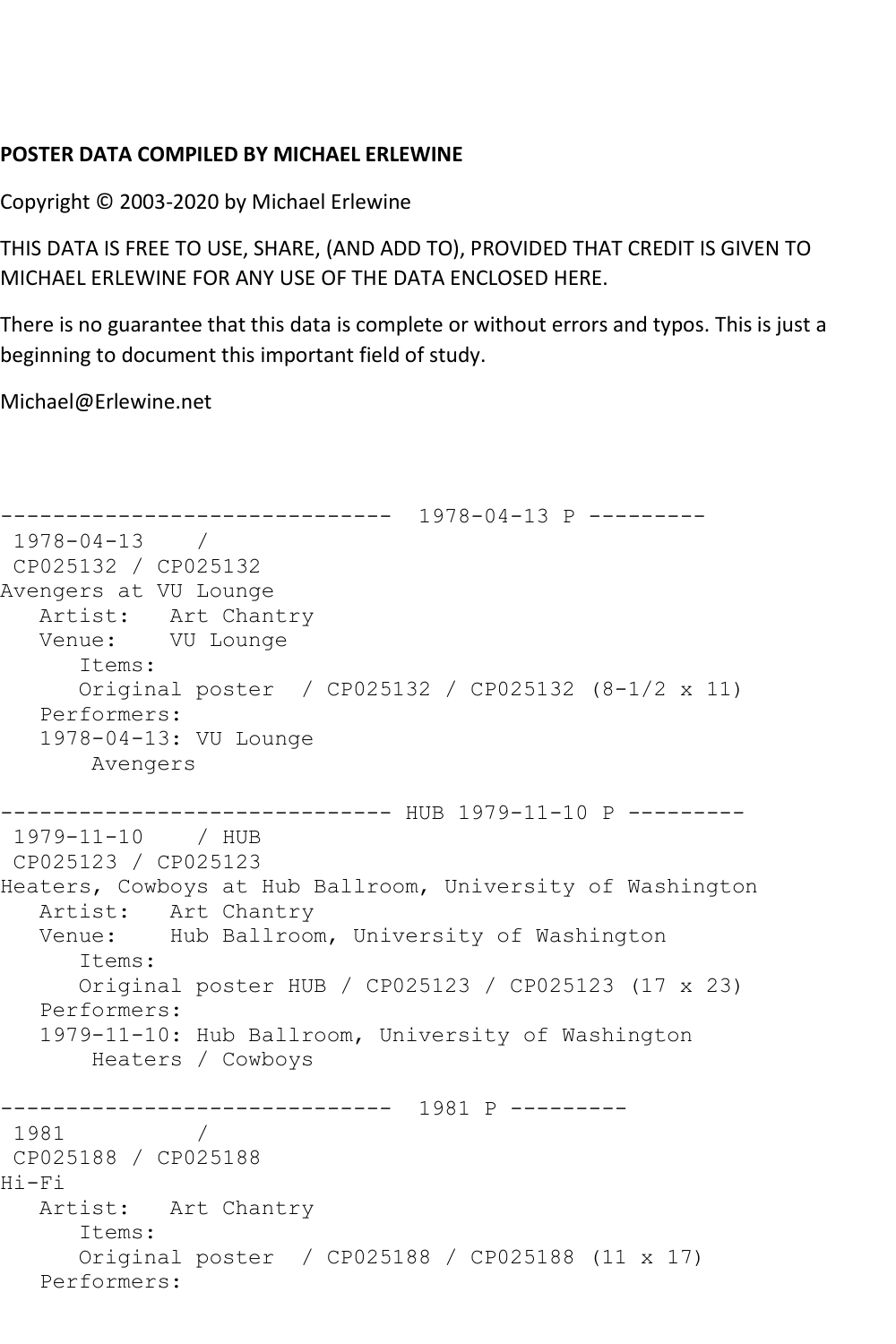1981: Hi Fi

----------------- WREX 1981-04-04 P ---------1981-04-04 / WREX CP025190 / CP025190 Sex Therapy at WREX - Seattle, WA Artist: Art Chantry<br>Venue: WREX Venue: Items: Original poster WREX / CP025190 / CP025190 (8-1/2 x 14) Performers: 1981-04-04: WREX Sex Therapy ------------------------------ SHOX 1981-07-25 P --------- 1981-07-25 / SHOX CP025189 / CP025189 Plimsouls at Showbox - Seattle, WA Artist: Art Chantry Venue: Showbox Items: Original poster SHOX / CP025189 / CP025189 (11 x 17) Performers: 1981-07-25: Showbox Plimsouls ------------------------------ SHOX-5.050 1982-07-10 P-1 --------- 1982-07-10 / SHOX 5.050 CP019539 / XGAC74 Gang of Four, Little Bears From Bangkok at Showbox Notes: This item appears in the Art of Rock book, plate no. 5.050 Artist: Art Chantry<br>Venue: Showbox Showbox Promoter: Modern Productions Items: Original poster SHOX-5.050 Edition 1 / CP019539 / XGAC74 AORPlate: 5.050 SHOX-5.050 / CP025110 / CP025110 AORPlate: 5.050 Performers: 1982-07-10: Showbox Gang of Four / Little Bears From Bangkok / 3 Swimmers ------------------------------ -5.048 1982-10-02 P-1 --------- 1982-10-02 / 5.048 CP000026 / 0027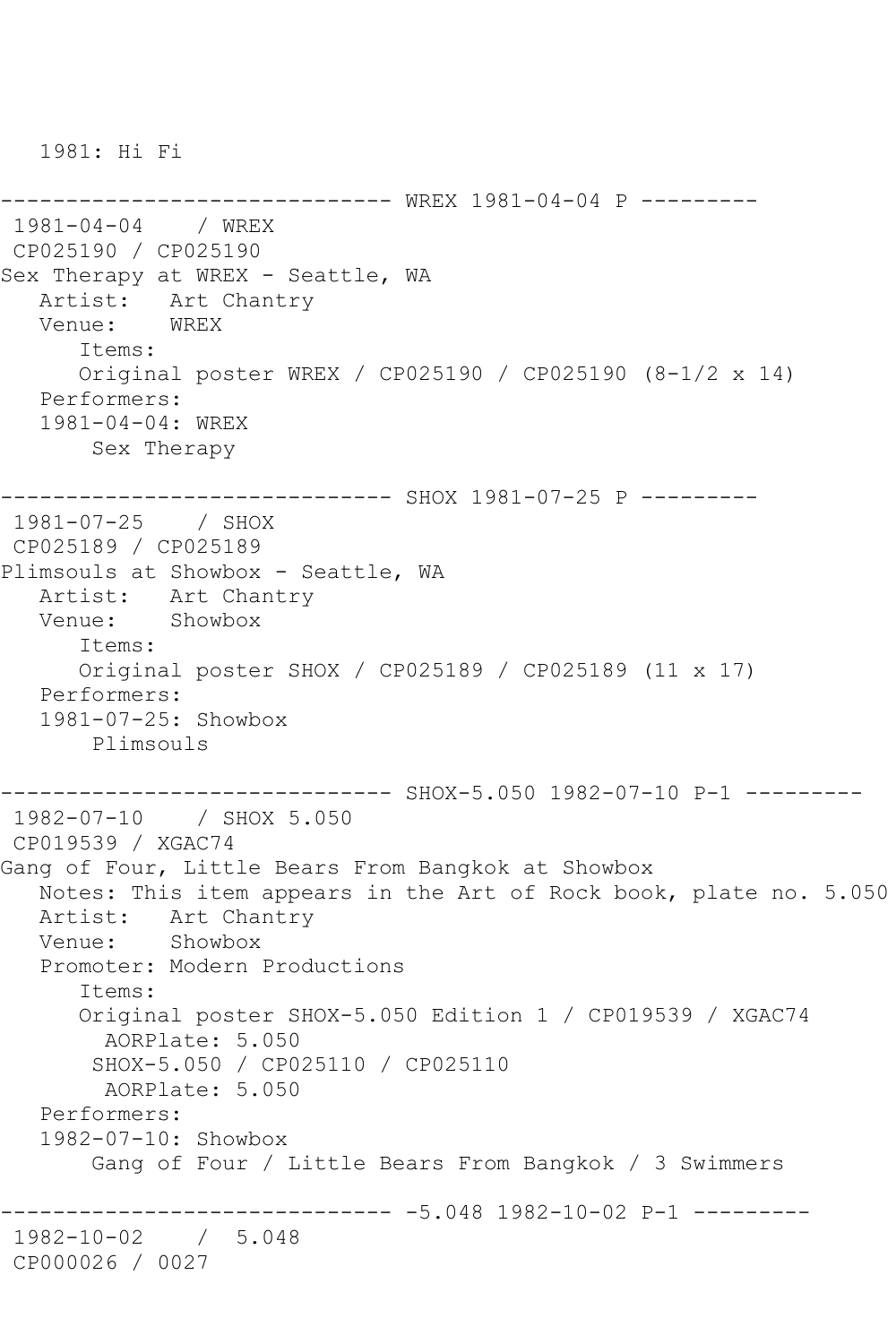Romeo Void, Visible Targets at University of Washington - Seattle, WA Notes: This item appears in the Art of Rock book, plate no. 5.048 Artist: Art Chantry Venue: University of Washington Promoter: Book: Art of Rock Items: Original poster -5.048 Edition 1 / CP000026 / 0027 (17 x 20) AORPlate: 5.048 Performers: 1982-10-02: University of Washington Romeo Void / Visible Targets -------------------------------- HUB 1982-10-02 P ---------<br>1982-10-02 / HUB 1982-10-02 CP025253 / CP025253 Romeo Void, Visible Targets at Hub Ballroom, University of Washington<br>:Artist Art Chantry Venue: Hub Ballroom, University of Washington Items: Original poster HUB / CP025253 / CP025253 (17 x 20) HUB / Performers: 1982-10-02: Hub Ballroom, University of Washington Romeo Void / Visible Targets ------------------------------ HOFS 1983-03-02 P --------- 1983-03-02 CP025243 / CP025243 Beat Pagodas, Moving Parts at Hall of Fame - Seattle, WA Artist: Art Chantry Venue: Hall of Fame Items: Original poster HOFS / CP025243 / CP025243 (11 x 17) Original poster HOFS / CP025243 / CP025243 (11 x 17) Performers: 1983-03-02: Hall of Fame Beat Pagodas / Moving Parts / Next Exit 1983-03-07: Hall of Fame Beat Pagodas / Moving Parts / Next Exit ------------------------------ HUB-4.131 1983-04-24 P-1 --------- 1983-04-24 / HUB 4.131 CP000048 / 0049 Tina Turner, Annie Rose and the Thrillers at Hub Ballroom, University of Washington - Seattle, WA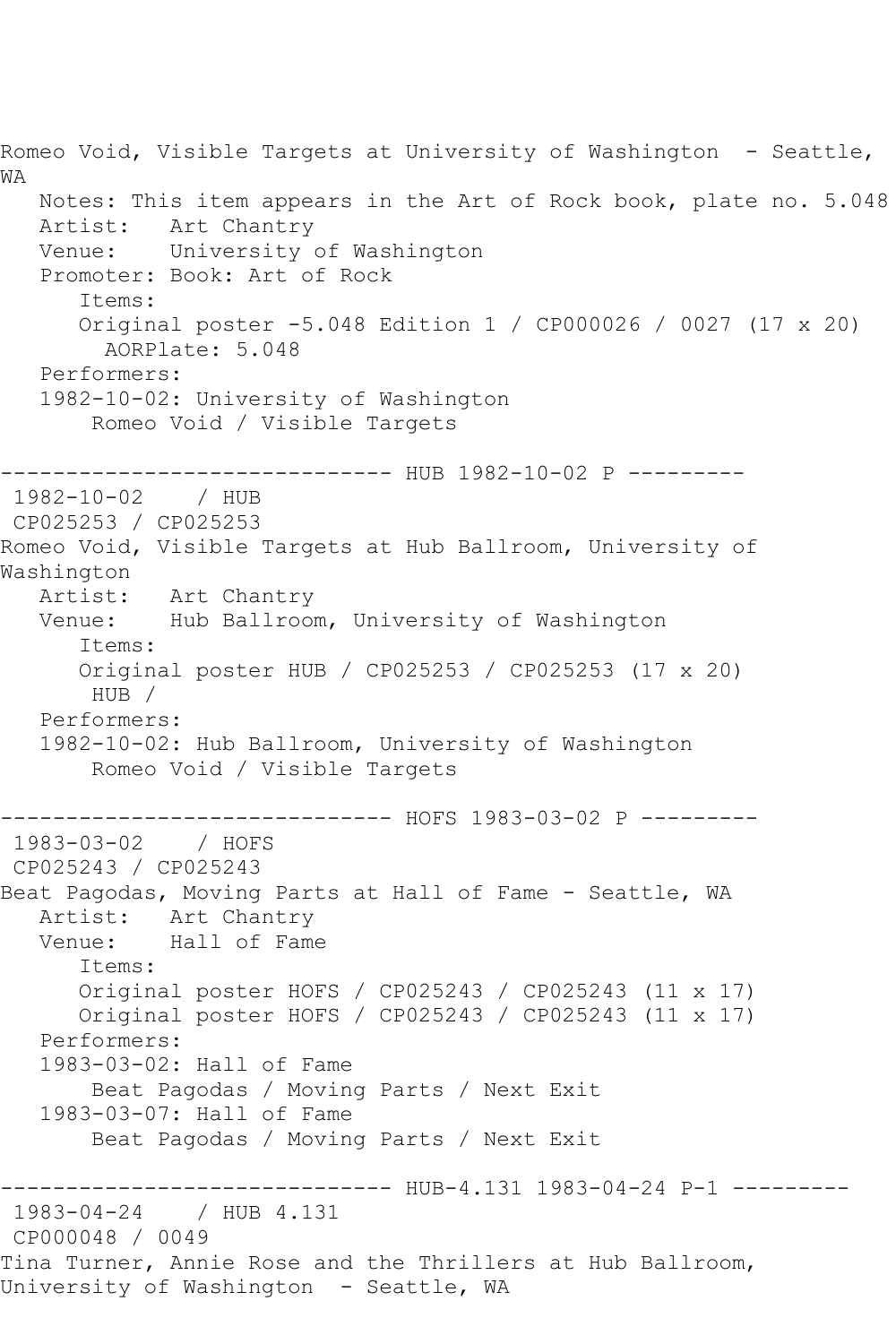Notes: This item appears in the Art of Rock book, plate no. 4.131 Artist: Art Chantry Venue: Hub Ballroom, University of Washington Promoter: ASUW Arts and Entertainment Items: Original poster HUB-4.131 / CP025111 / CP025111 AORPlate: 4.131 Original poster HUB-4.131 Edition 1 / CP000048 / 0049 (11 x 17) AORPlate: 4.131 Performers: 1983-04-24: Hub Ballroom, University of Washington Tina Turner / Annie Rose and the Thrillers ------------------------------ HUB-5.049 1984-05-26 P-1 --------- 1984-05-26 / HUB 5.049 CP000302 / 0305 Dolby Thomas, Modern English at Hub Ballroom, University of Washington - Seattle, WA Notes: This item appears in the Art of Rock book, plate no. 5.049 Artist: Art Chantry Venue: Hub Ballroom, University of Washington Promoter: ASUW Arts and Entertainment Items: Original poster HUB-5.049 Edition 1 / CP000302 / 0305 (13-1/2 x 21) AORPlate: 5.049 Performers: 1984-05-26: Hub Ballroom, University of Washington Dolby Thomas / Modern English ------------------------------ 1986-06-28 P-1 --------- 1986-06-28 / CP019486 / XGAC14 Annual Give Peace A Dance, 24-hour Marathon at The Seattle Center House Artist: Art Chantry Venue: Seattle Center House Items: Original poster Edition 1 / CP019486 / XGAC14 Performers: 1986-06-28 1986-06-29: Seattle Center House ------------------------------ SCA 1989 P-1 --------- 1989 / SCA CP019554 / XGACCS8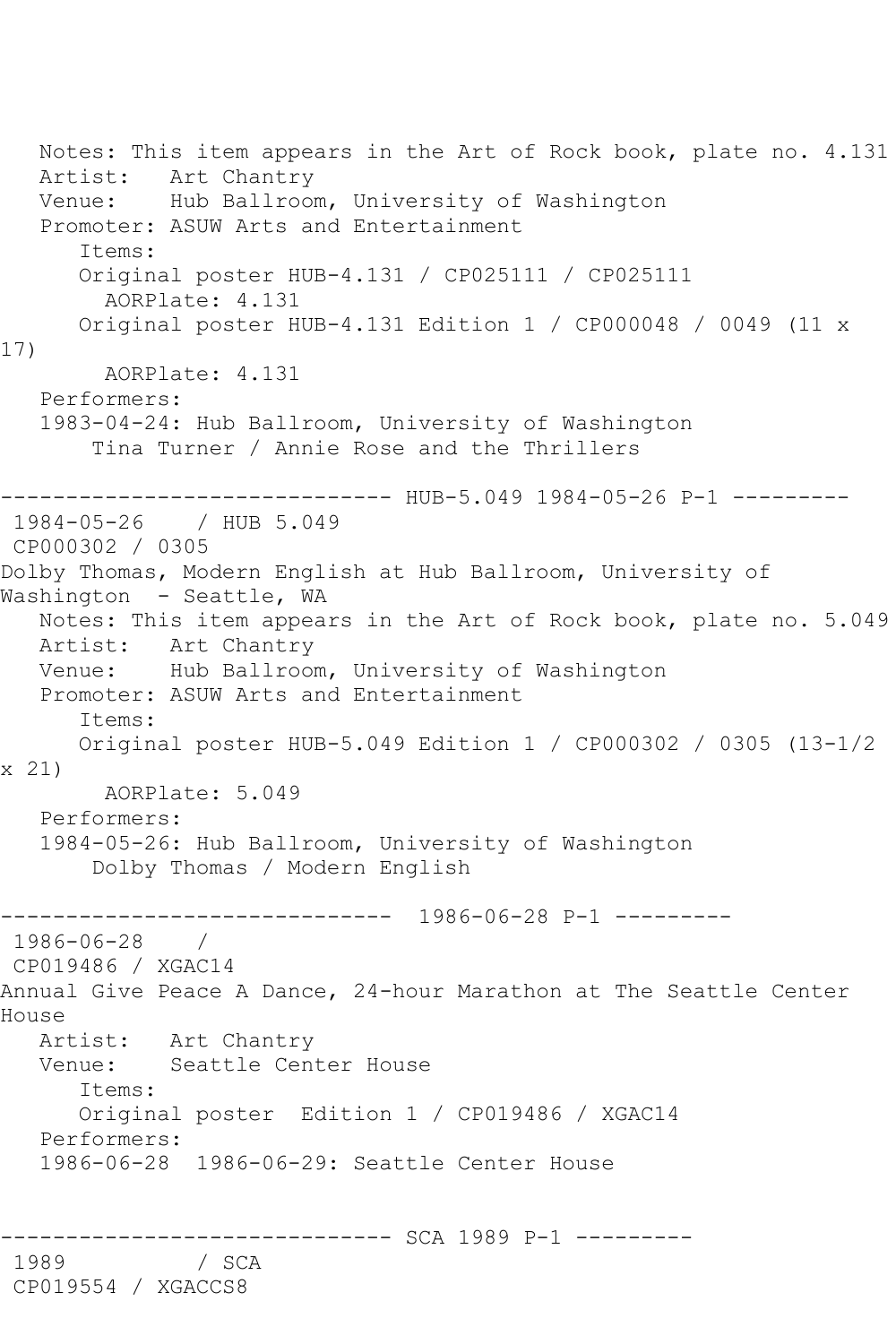Bumbershoot 1989 at The Seattle Center Artist: Art Chantry Venue: Seattle Center Arena Items: Original poster SCA Edition 1 / CP019554 / XGACCS8 Performers: 1989: Seattle Center Arena ------------------------------ SAM 1993-11-21 P-1 --------- 1993-11-21 / SAM CP019534 / XGAC59 Art Chantry at The Seattle Art Museum Artist: Art Chantry Venue: Seattle Art Museum Items: Original poster SAM Edition 1 / CP019534 / XGAC59 Performers: 1993-11-21: Seattle Art Museum ------------------------------ 1994-08-14 P --------- 1994-08-14 / CP060301 / CP060301 Hempfest Benefit: Sound by American Music Rentals Artist: Art Chantry Venue: Gasworks Park Items: Original poster / CP060301 / CP060301 (16 x 23) Performers: 1994-08-14: Gasworks Park 7 Year Bitch / Sage / Herbivores / Stickerbush / Dandylion Soup / Jack Herer / MC Steiner ------------------------------ 1994-08-14 P --------- 1994-08-14 S / CP025108 / CP025108 7 Year Bitch, Sage Herbivores at Gasworks Park Artist: Art Chantry Venue: Gasworks Park Items: Original poster / CP025108 / CP025108 Performers: 1994-08-14 Sun.: Gasworks Park 7 Year Bitch / Sage Herbivores / Stickerbush / Dandylion Soup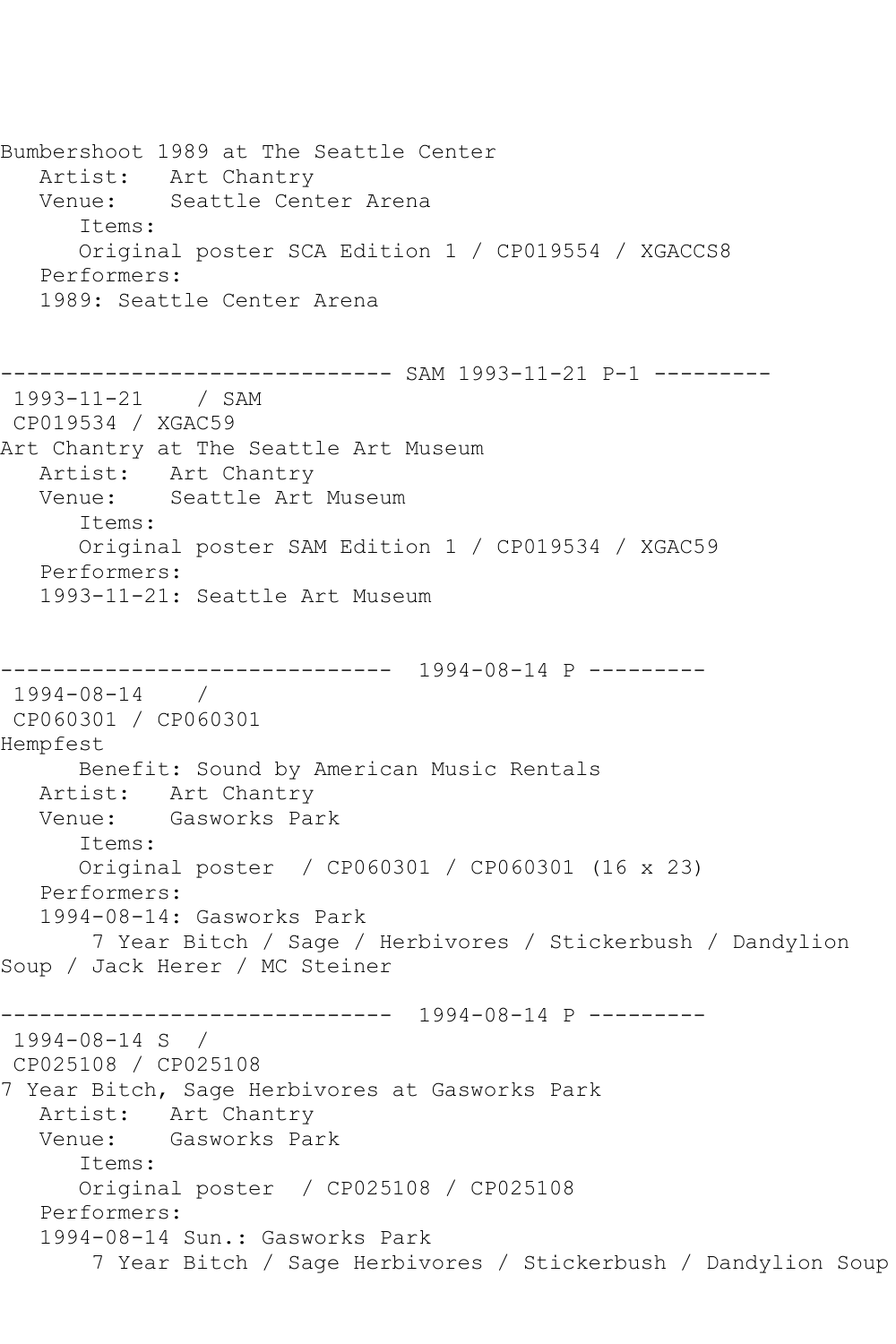------------------------------ TST 1994-08-30 P-1 --------- 1994-08-30 / TST CP019485 / XGAC13 5th Annual Give Peace a Dance Series: 5th Annual Artist: Art Chantry Items: Original poster TST Edition 1 / CP019485 / XGAC13 Original poster TST Edition 1 / CP019485 / XGAC13 Original poster TST Edition 1 / CP019485 / XGAC13 Original poster TST Edition 1 / CP019485 / XGAC13 Original poster TST Edition 1 / CP019485 / XGAC13 Original poster TST Edition 1 / CP019485 / XGAC13 TST / TST / Performers: zzzz-zz-zz: zzzz-zz-zz: ------------------------------ 1995 P-1 --------- 1995 / CP019503 / XGAC18 Sub Pop, Human Touch Tour 1995 Artist: Art Chantry Items: Original poster Edition 1 / CP019503 / XGAC18 Performers: 1995: Sub Pop / Human Touch / Six Finger Satellite ------------------------------ 1995-01-13 P --------- 1995-01-13 / CP701118 / CP701118 7 Year Bitch, Bumrush at Moe Notes: This item appears in the book 'The Art of Modern Rock' as AMR # 364.3 Artist: Art Chantry Venue: Moe Items: Original poster / CP701118 / CP701118 (19-1/2 x 22-1/2) Performers: 1995-01-13: Moe 7 Year Bitch / Bumrush / A C Autolux / Job ------------------------------ 1995-05-24 P --------- 1995-05-24 / CP025106 / CP025106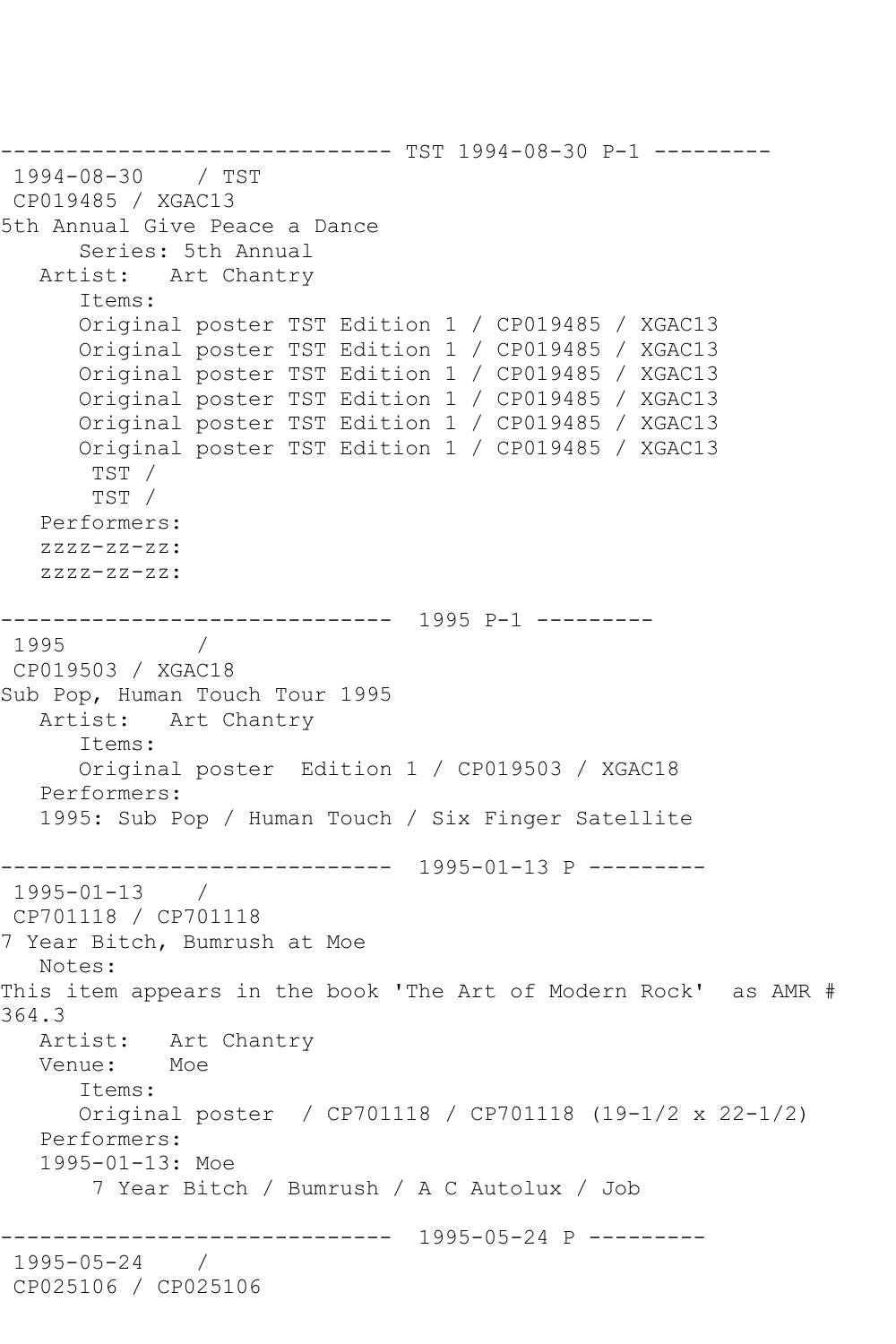Poison 13, Lord High Fixers at Scott's Sanctioned Artist: Art Chantry Venue: Scott's Sanctioned Items: Original poster / CP025106 / CP025106 Performers: 1995-05-24: Scott's Sanctioned Poison 13 / Lord High Fixers / Girl Trouble / Bottle of Smoke / Inhalents / Moe ------------------------------ 1995-05-25 P-1 --------- 1995-05-25 / CP019535 / XGAC6 Garage Shock 1995, Bellingham Artist: Art Chantry Venue: Garage Shock Items: Original poster Edition 1 / CP019535 / XGAC6 Performers: 1995-05-25 1995-05-28: Garage Shock ------------------------------ 1995-07-14 P --------- 1995-07-14 / CP700351 / CP700351 Galaxy Trio, Mdme. XXX at Alibi Notes: This item appears in the book 'The Art of Modern Rock' as AMR # 061.2 Artist: Art Chantry<br>Venue: Alibi Venue: Promoter: Estrus Items: Original poster / CP700351 / CP700351 (16 x 26) Performers: 1995-07-14: Alibi Galaxy Trio / Mdme. XXX ------------------------------ 1995-07-19 P --------- 1995-07-19 / CP701123 / CP701123 End of A Perfect Day, Boredoms at Moe Notes: This item appears in the book 'The Art of Modern Rock' as AMR # 365.4 Artist: Art Chantry<br>Venue: Moe Venue: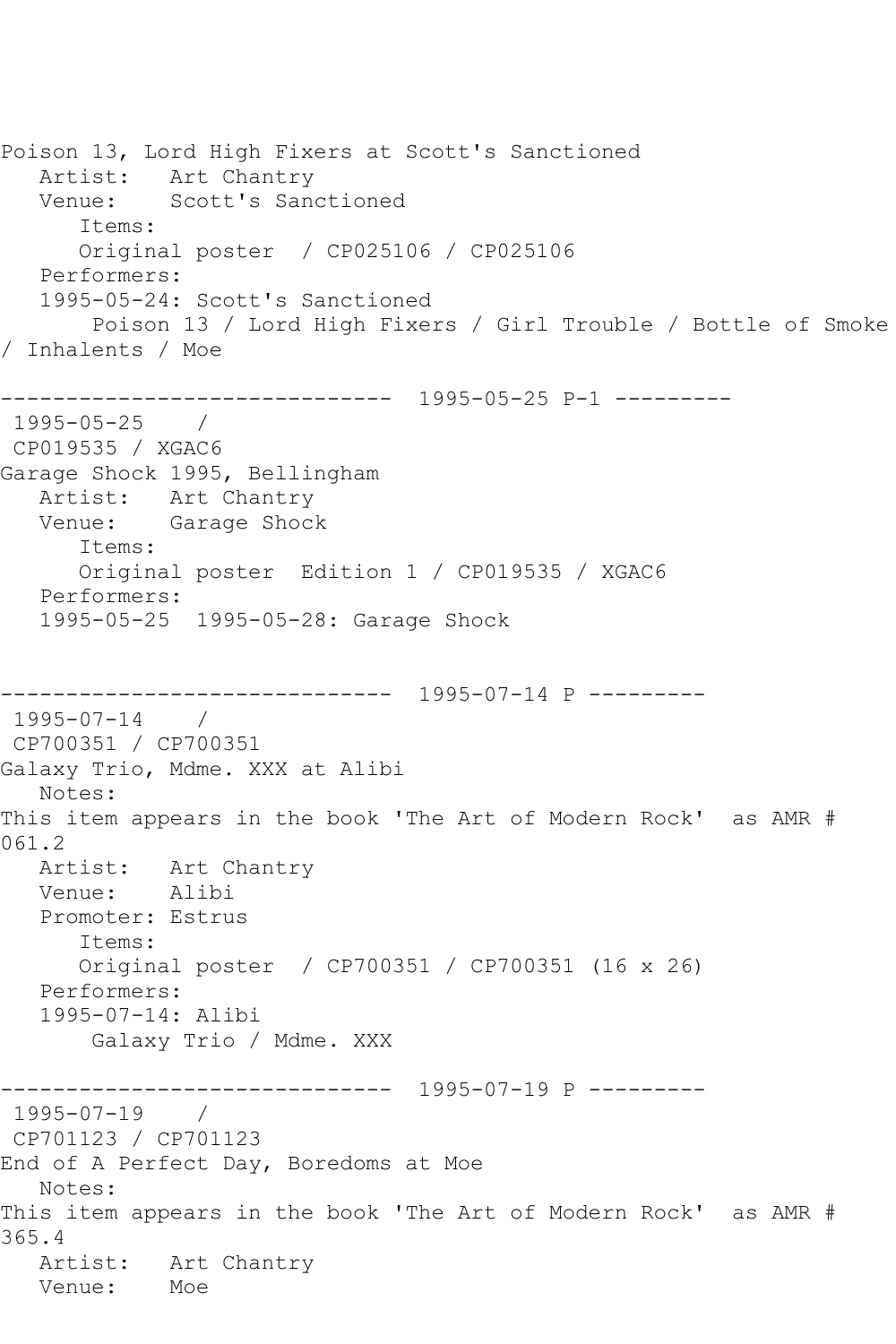Items: Original poster / CP701123 / CP701123 (18 x 24) Performers: 1995-07-19 1995-07-20: Moe End of A Perfect Day / Boredoms / Sun City Girls ------------------------------ 1995-10-27 P --------- 1995-10-27 / CP700353 / CP700353 Tad, Loud As Fuck at Crocodile Cafe [Seattle, WA] Notes: This item appears in the book 'The Art of Modern Rock' as AMR # 061.4 Artist: Art Chantry Venue: Crocodile Cafe Items: Original poster / CP700353 / CP700353 (15 x 19) Performers: 1995-10-27: Crocodile Cafe Tad / Loud As Fuck / Engine Kid ------------------------------ SAS 1996-07-05 P-1 --------- 1996-07-05 / SAS CP019474 / XGAC109 Bell, Tiger Noses at Sit and Spin - Seattle, WA Artist: Art Chantry Venue: Sit and Spin Items: Original poster SAS Edition 1 / CP019474 / XGAC109 Performers: 1996-07-05: Sit and Spin Bell / Tiger Noses ------------------------------ 1996-08-30 P-1 --------- 1996-08-30 / CP019548 / XGAC93 Bumbershoot 1996, Seattle Artist: Art Chantry Venue: Bumbershoot Items: Original poster Edition 1 / CP019548 / XGAC93 Performers: 1996-08-30: Bumbershoot

------------------------------ REDS 1996-09-28 P-1 ---------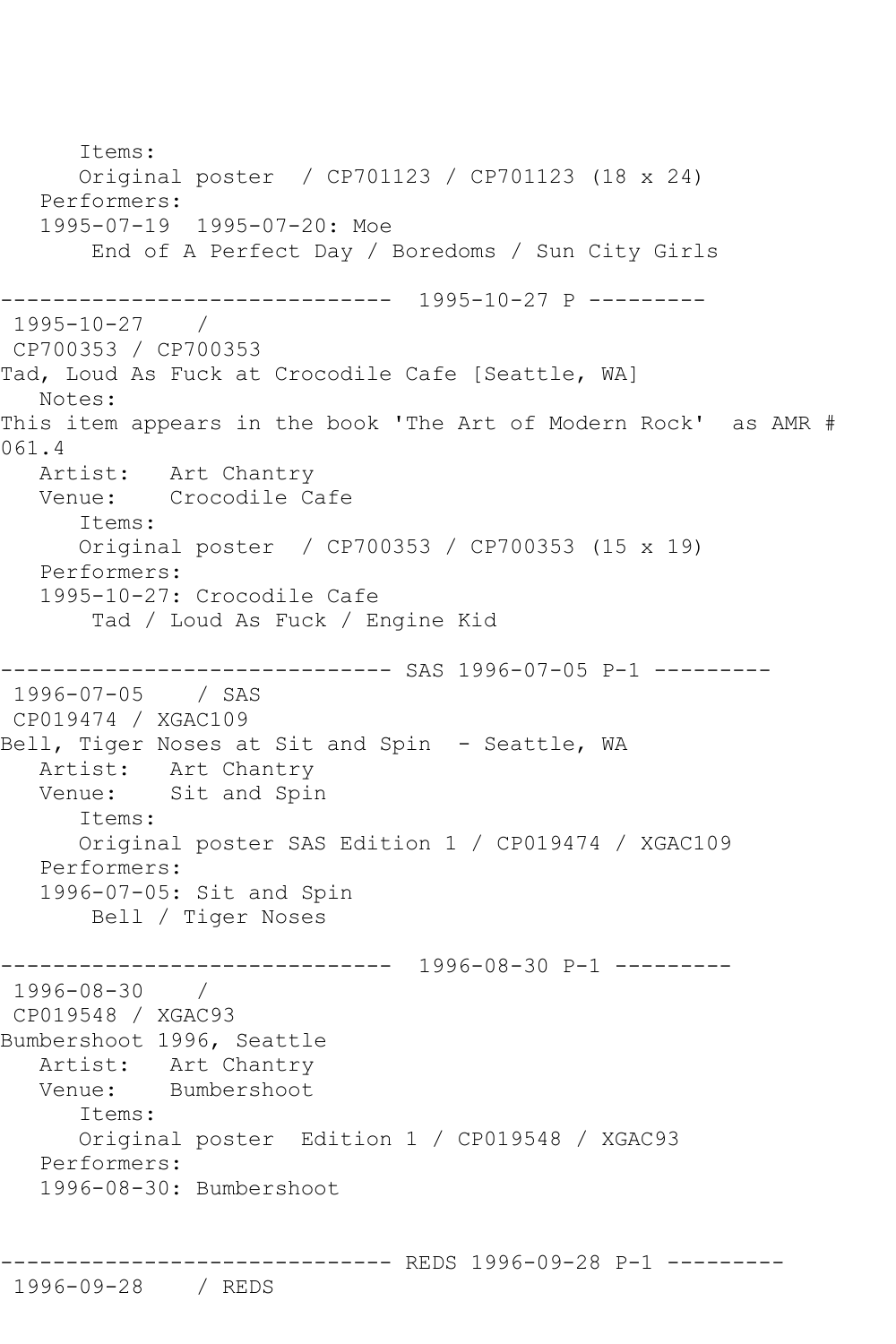CP019467 / XGAC101 Mudhoney, Sister Psychic at Red Square Artist: Art Chantry Venue: Red Square Items: Original poster REDS Edition 1 / CP019467 / XGAC101 Performers: 1996-09-28: Red Square Mudhoney / Sister Psychic / Steel Wool / Shed! ------------------------------ KIL 1996-12-31 P-1 --------- 1996-12-31 / KIL CP019550 / XGAC95 Monomen, Drags at Kilowatt - San Francisco, CA Artist: Art Chantry Venue: Kilowatt Items: Original poster KIL Edition 1 / CP019550 / XGAC95 Performers: 1996-12-31: Kilowatt Monomen / Drags / 12 Bucks / Galaxy Trio ------------------------------ 1997-02-22 P --------- 1997-02-22 / CP701122 / CP701122 Thee Headcoats, Them Mono Men at Moe Notes: This item appears in the book 'The Art of Modern Rock' as AMR # 365.3 Artist: Art Chantry Venue: Moe Items: Original poster / CP701122 / CP701122 (17-1/2 x 26) Performers: 1997-02-22: Moe Thee Headcoats / Them Mono Men / Those Statics -------------------- SCA 1997-06-13 P-1 ---------1997-06-13 / SCA CP019519 / XGAC194 Experience Music Project: Kingsmen, Mudhoney at Seattle Center Arena Artist: Art Chantry<br>Venue: Seattle Cent Seattle Center Arena Items: Original poster SCA Edition 1 / CP019519 / XGAC194 Performers: 1997-06-13: Seattle Center Arena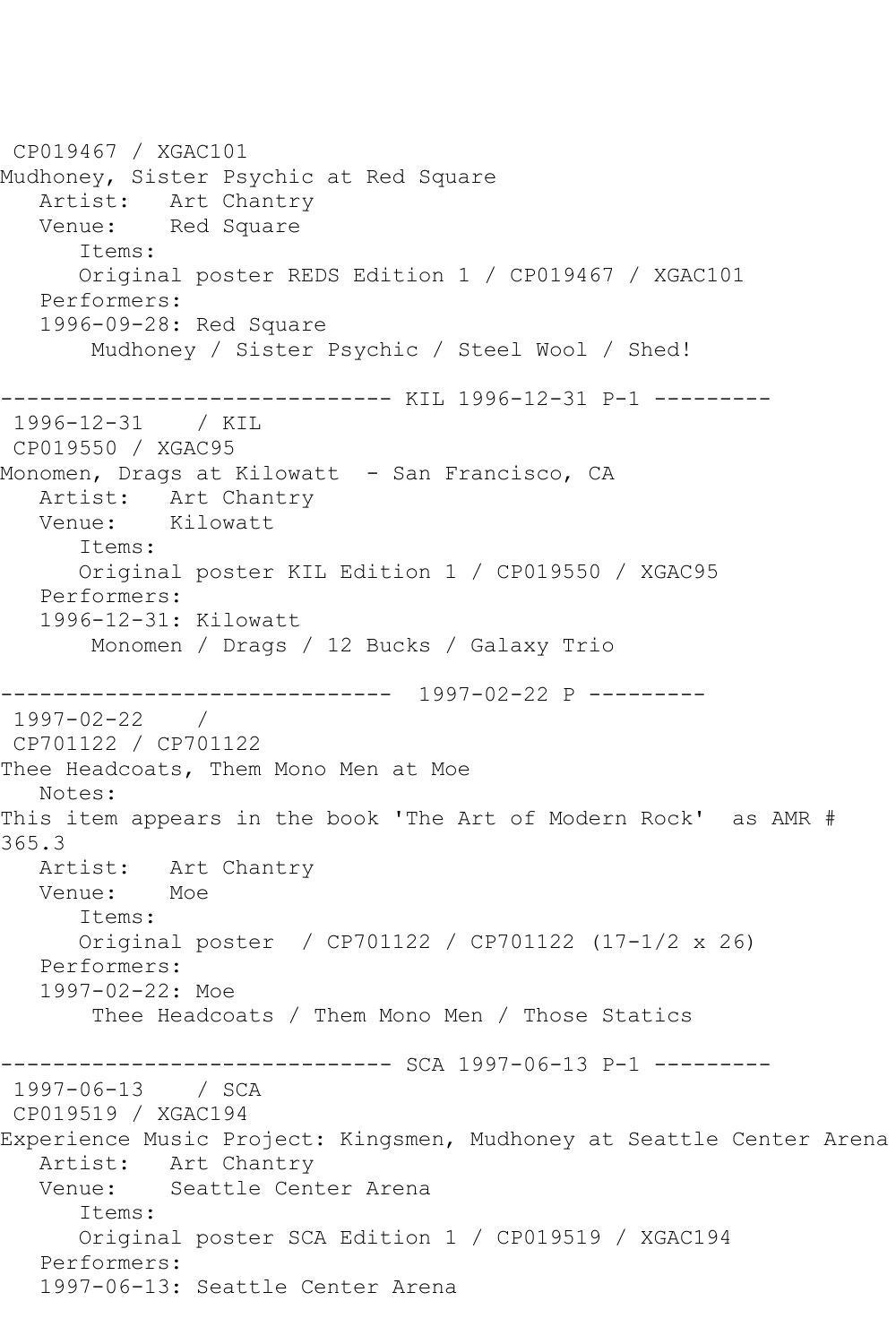Kingsmen / Mudhoney / Presidents ------------------------------ 1997-07-12 P --------- 1997-07-12 / CP701120 / CP701120 Man or Astroman, Surf Maggots at 3B Notes: This item appears in the book 'The Art of Modern Rock' as AMR # 365.2 Artist: Art Chantry<br>Venue: 3B Venue: Items: Original poster / CP701120 / CP701120 (16 x 24) Performers: 1997-07-12: 3B Man or Astroman / Surf Maggots ------------------------------ 1997-10-10 P-1 --------- 1997-10-10 / CP019518 / XGAC193 Earshot Jazz Festival 1997 Artist: Art Chantry<br>Venue: Earshot Jaz: Earshot Jazz Festival Items: Original poster Edition 1 / CP019518 / XGAC193 Performers: 1997-10-10: Earshot Jazz Festival ------------------------------ 1997-10-23 P --------- 1997-10-23 / CP701119 / CP701119 Cramps, Guitar Wolf at Showbox Notes: This item appears in the book 'The Art of Modern Rock' as AMR # 365 Artist: Art Chantry<br>Venue: Showbox Showbox Items: Original poster / CP701119 / CP701119 (16 x 24) Performers: 1997-10-23: Showbox Cramps / Guitar Wolf ------------------------------ SHOX 1997-10-23 P --------- 1997-10-23 T / SHOX CP025096 / CP025096 Cramps at Showbox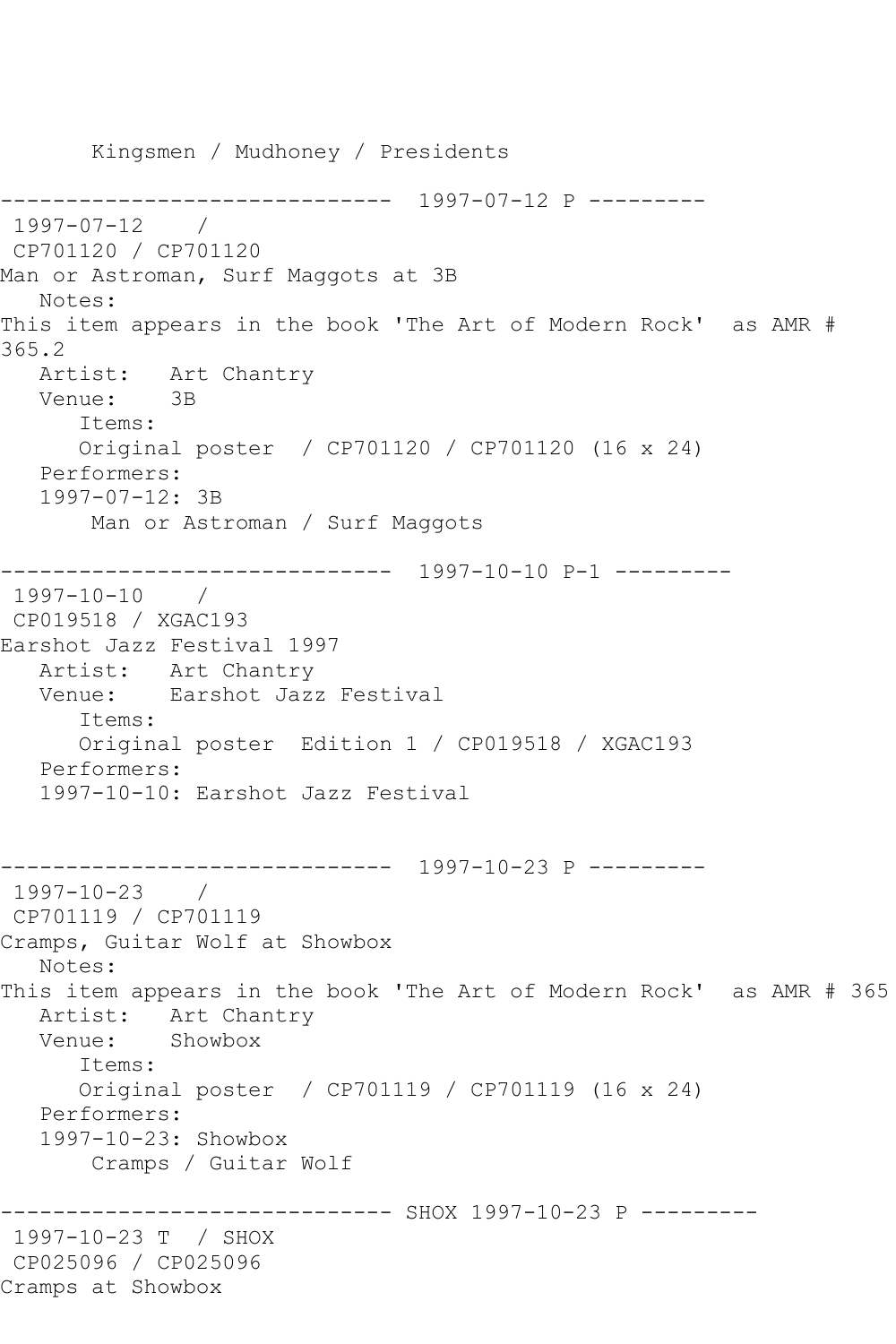Artist: Art Chantry<br>Venue: Showbox Venue: Items: Original poster SHOX / CP025096 / CP025096 Performers: 1997-10-23 Thur.: Showbox Cramps ------------------------------ 1997-10-30 P-1 --------- 1997-10-30 / CP019489 / XGAC165 Garage Shock Artist: Art Chantry Items: Original poster Edition 1 / CP019489 / XGAC165 Performers: 1997-10-30 1997-10-02: ------------------------------ 1997-11-14 P --------- 1997-11-14 / CP700352 / CP700352 Ventures, Girl Trouble at Crocodile Cafe [Seattle, WA] Notes: This item appears in the book 'The Art of Modern Rock' as AMR # 061.3 Artist: Art Chantry Venue: Crocodile Cafe Items: Original poster / CP700352 / CP700352 (16 x 25) Performers: 1997-11-14: Crocodile Cafe Ventures / Girl Trouble / King of Hawaii ------------------------------ 1997-12-04 P-1 --------- 1997-12-04 / CP019496 / XGAC172 Modest Mouse, Minus 5 at V.U. Lounge Artist: Art Chantry Venue: V.U. Lounge Items: Original poster Edition 1 / CP019496 / XGAC172 Performers: 1997-12-04: V.U. Lounge Modest Mouse / Minus 5 / 764 Hero ------------------------------ 1997-12-31 P-1 --------- 1997-12-31 /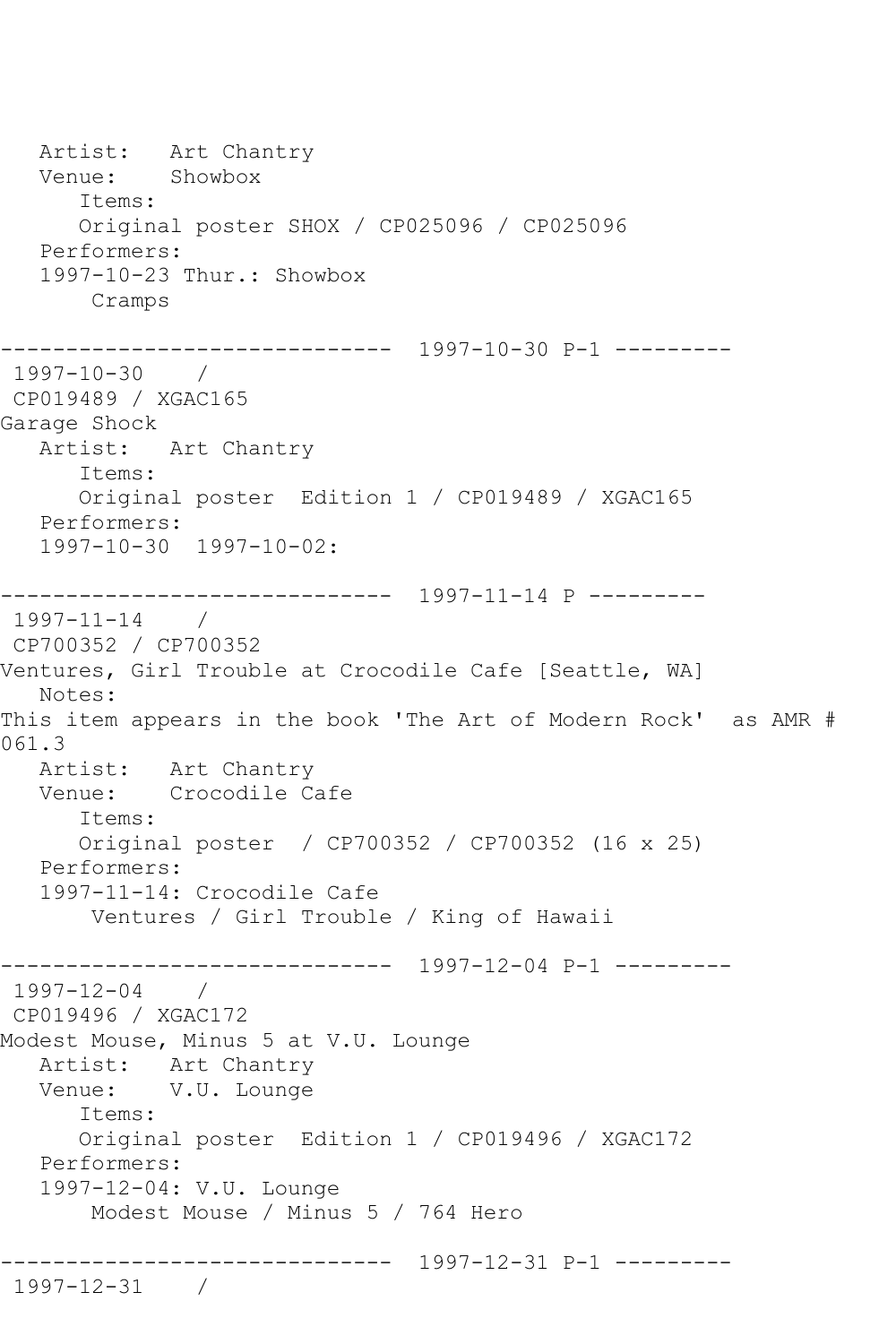CP019499 / XGAC176 King of Hawaii at Linda's Tavern Artist: Art Chantry Venue: Linda's Tavern Items: Original poster Edition 1 / CP019499 / XGAC176 Performers: 1997-12-31: Linda's Tavern King of Hawaii ------------------------------ CRO 19zz-01-09 P-1 --------- 19zz-01-09 s / CRO CP019540 / XGAC76 Noise Addict, Damien Jurado at Crocodile Cafe - Seattle, WA Artist: Art Chantry Venue: Crocodile Cafe Items: Original poster CRO Edition 1 / CP019540 / XGAC76 Performers: 19zz-01-09 s: Crocodile Cafe Noise Addict / Damien Jurado ------------------------------ 3BT 19zz-01-27 P-1 --------- 19zz-01-27 / 3BT CP019480 / XGAC115 The Fall-Outs and Head at 3B Tavern - Bellingham, WA Artist: Art Chantry Venue: 3B Tavern Items: Original poster 3BT Edition 1 / CP019480 / XGAC115 Performers: 19zz-01-27: 3B Tavern Fall Outs --------- TRAC 19zz-01-30 P-1 ---------19zz-01-30 / TRAC CP019488 / XGAC164 King of Hawaii, Model Rockets at Tractor Artist: Art Chantry<br>Venue: Tractor Tave Tractor Tavern Items: Original poster TRAC Edition 1 / CP019488 / XGAC164 Performers: 19zz-01-30: Tractor Tavern King of Hawaii / Model Rockets / Terror of Tiny Town ------------------------------ 3BT 19zz-02-00 P-1 ---------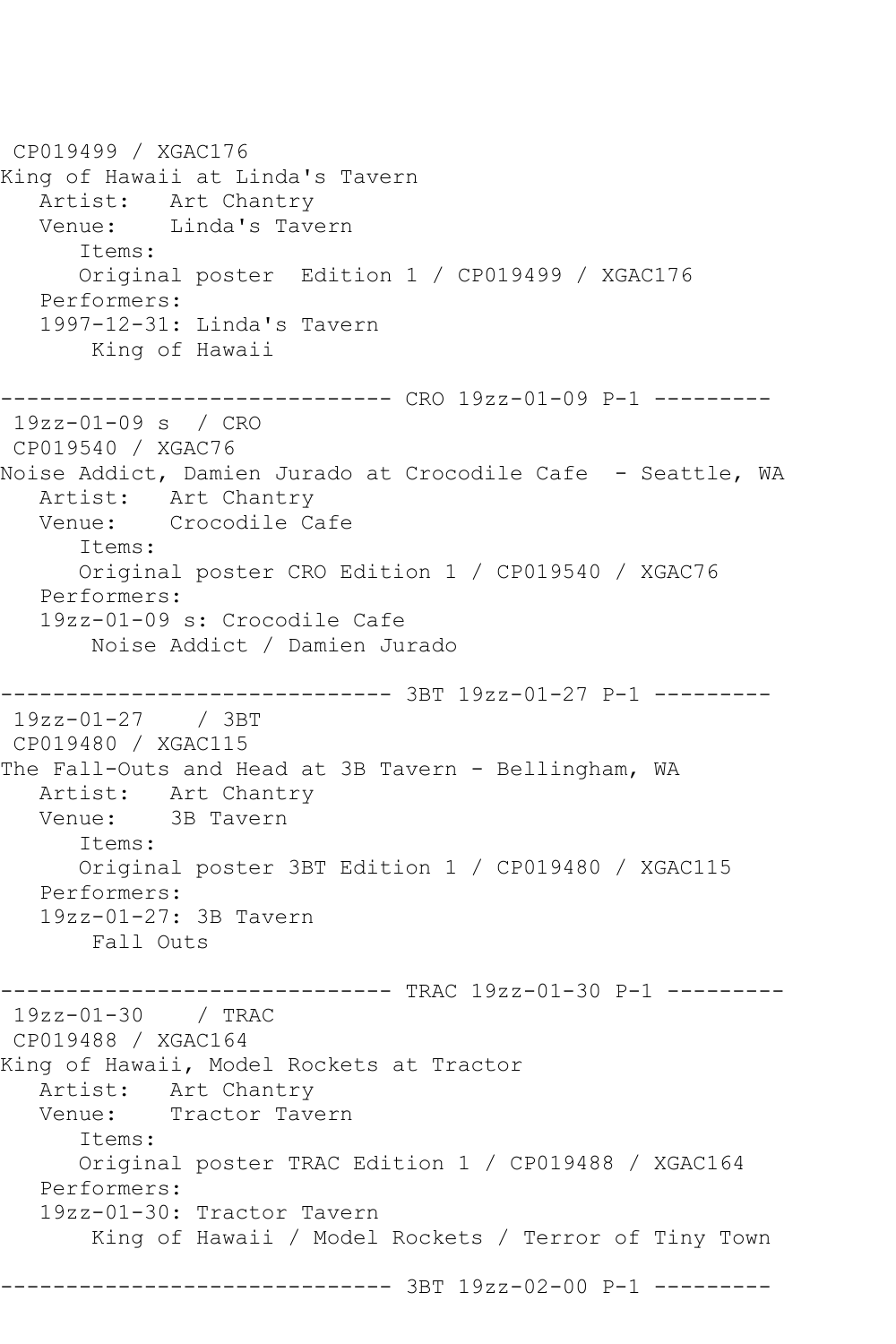```
19zz-02-00 / 3BT 
CP019484 / XGAC119
Fastbacks, Sourmash at 3B Tavern - Bellingham, WA
  Artist: Art Chantry<br>Venue: 3B Tavern
            3B Tavern
       Items:
       Original poster 3BT Edition 1 / CP019484 / XGAC119
   Performers:
    19zz-02-00: 3B Tavern
        Fastbacks / Sourmash
         ------------------------------ 19zz-02-13 P-1 ---------
19zz-02-13 / 
CP019510 / XGAC186
2nd Annual WMIC Celebrity Pool Tournament
       Series: 2nd Annual
   Artist: Art Chantry
       Items:
       Original poster Edition 1 / CP019510 / XGAC186
   Performers:
    19zz-02-13:
------------------------------ 19zz-02-17 P-1 ---------
19zz-02-17 / 
CP019482 / XGAC117
Makers, Huntington Cads at Double Down Saloon - Las Vegas, NV
   Artist: Art Chantry
   Venue: Double Down Saloon
       Items:
       Original poster Edition 1 / CP019482 / XGAC117
   Performers:
    19zz-02-17: Double Down Saloon
        Makers / Huntington Cads
                    ------------------------------ MOE 19zz-02-22 P-1 ---------
19zz-02-22 / MOE 
CP019512 / XGAC188
Thee Headcoats, Them at MOE Cafe - Seattle, WA
  Artist: Art Chantry<br>Venue: MOE Cafe
           MOE Cafe
       Items:
       Original poster MOE Edition 1 / CP019512 / XGAC188
   Performers:
   19zz-02-22: MOE Cafe
        Thee Headcoats / Them / Monomen / Those Statics
------------------------------ 19zz-02-28 P-1 ---------
```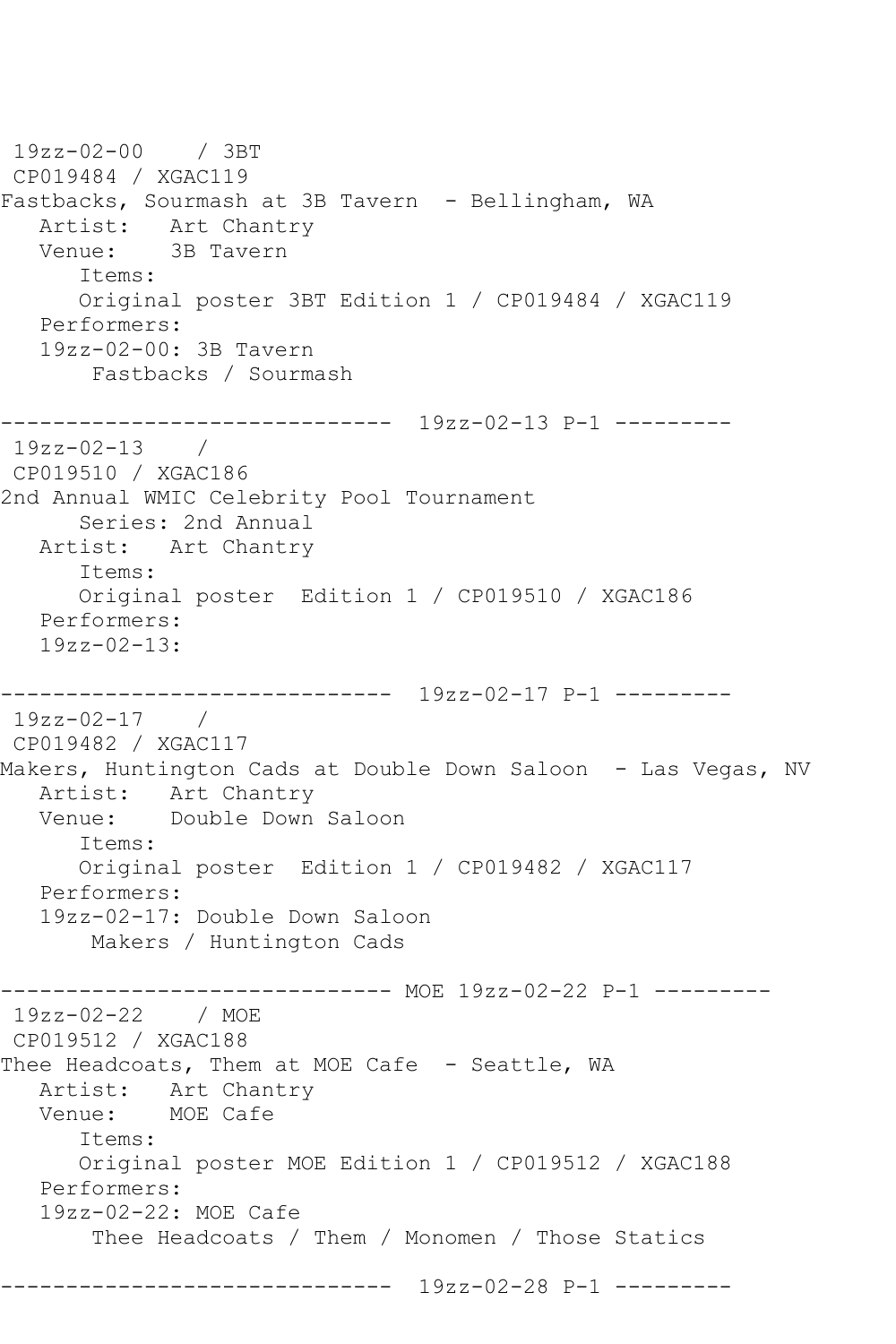19zz-02-28 / CP019516 / XGAC191 Mudhoney, Flop at Art Institute of Seattle - Seattle, WA Artist: Art Chantry<br>Venue: Art Institu Art Institute of Seattle Items: Original poster Edition 1 / CP019516 / XGAC191 Performers: 19zz-02-28: Art Institute of Seattle Mudhoney / Flop / Gits ------------------------------ 19zz-02-29 P-1 --------- 19zz-02-29 / CP019495 / XGAC171 Elvez and His Lovely Elvettes Artist: Art Chantry Items: Original poster Edition 1 / CP019495 / XGAC171 Performers: 19zz-02-29: Elvez and his Lovely Elvettes ------------------------------ 19zz-03-05 P-1 --------- 19zz-03-05 / CP019483 / XGAC118 Spearhead Greyboy Allstars at Drink - Las Vegas, NV Artist: Art Chantry Venue: Drink Items: Original poster Edition 1 / CP019483 / XGAC118 Performers: 19zz-03-05: Drink Spearhead Greyboy Allstars ------------------------------ PCS 19zz-03-16 P-1 --------- 19zz-03-16 / PCS CP019481 / XGAC116 Bumrush, Raoul at Pioneer Courthouse Square - Portland, OR Artist: Art Chantry Venue: Pioneer Courthouse Square Items: Original poster PCS Edition 1 / CP019481 / XGAC116 Performers: 19zz-03-16: Pioneer Courthouse Square Bumrush / Raoul / Tiger / Schizo! / Marchis ------------------------------ SHOX 19zz-03-21 P-1 --------- 19zz-03-21 / SHOX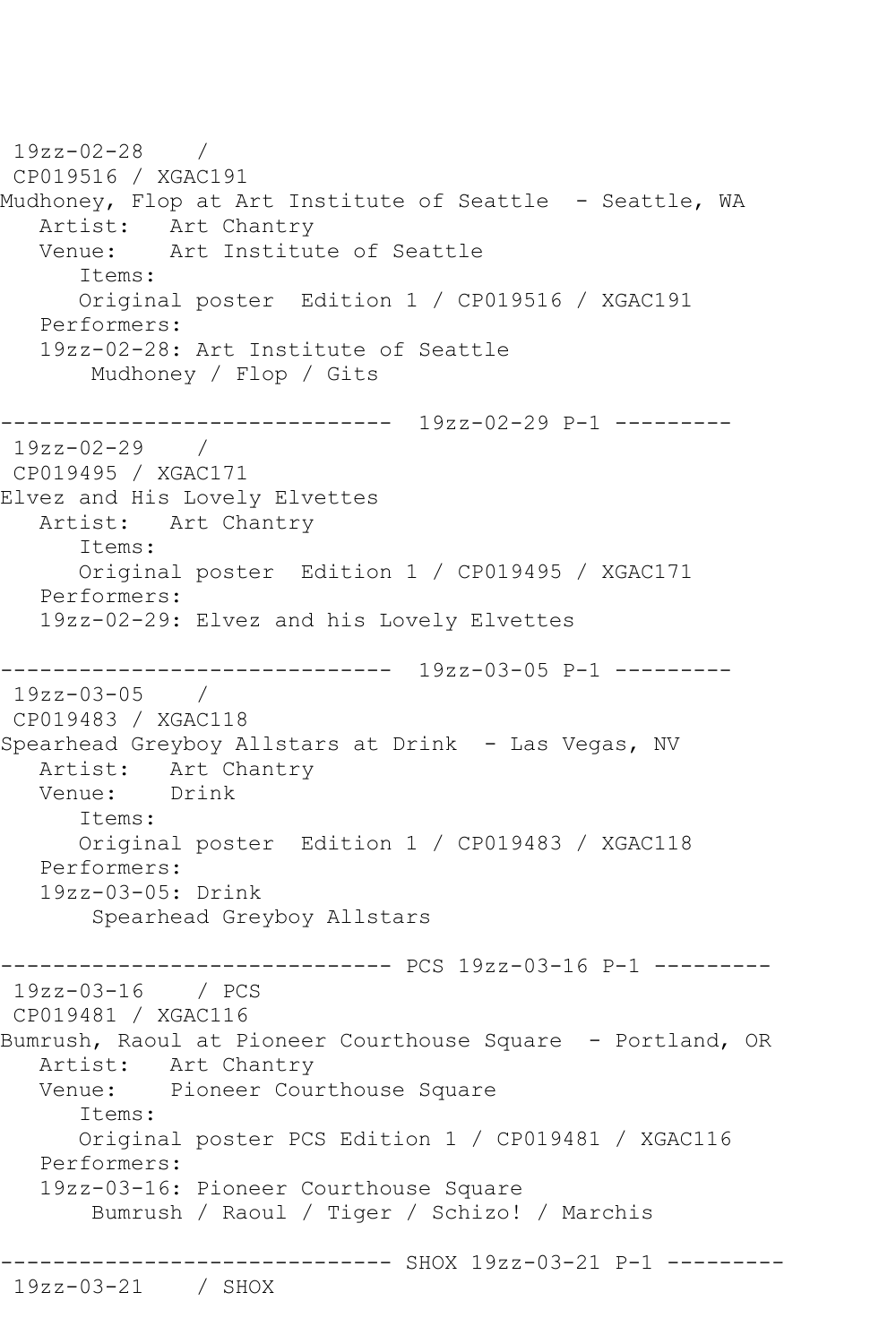CP019502 / XGAC179 Super Sonic Soul Pimps at Showbox Artist: Art Chantry Venue: Showbox Items: Original poster SHOX Edition 1 / CP019502 / XGAC179 Performers: 19zz-03-21: Showbox Super Sonic Soul Pimps ------------------------------ MOE 19zz-03-22 P-1 --------- 19zz-03-22 / MOE CP019504 / XGAC180 Fireshock, Hotter Than Heck Galaxy Trio at MOE Cafe - Seattle, WA Artist: Art Chantry Venue: MOE Cafe Items: Original poster MOE Edition 1 / CP019504 / XGAC180 Performers: 19zz-03-22: MOE Cafe Fireshock / Hotter Than Heck Galaxy Trio / Madame X / Statics ------------------------------ HOFS 19zz-03-29 P-1 --------- 19zz-03-29 / HOFS CP002863 / 2825 Hall of Fame - Seattle, WA, Beat Pagodas at Hall of Fame - Seattle, WA Benefit: KCMU Benefit Artist: Art Chantry Venue: Hall of Fame Items: Original poster HOFS Edition 1 / CP002863 / 2825 (11 x 17) Performers: 19zz-03-29: Hall of Fame Hall of Fame / Beat Pagodas / Moving Parts / Next Exit ------------------------------ 19zz-05-00 P-1 --------- 19zz-05-00 / CP019545 / XGAC84 Half Japanese Artist: Art Chantry Items: Original poster Edition 1 / CP019545 / XGAC84 Performers: 19zz-05-00: Half Japanese ------------------------------ 3BT 19zz-05-10 P-1 ---------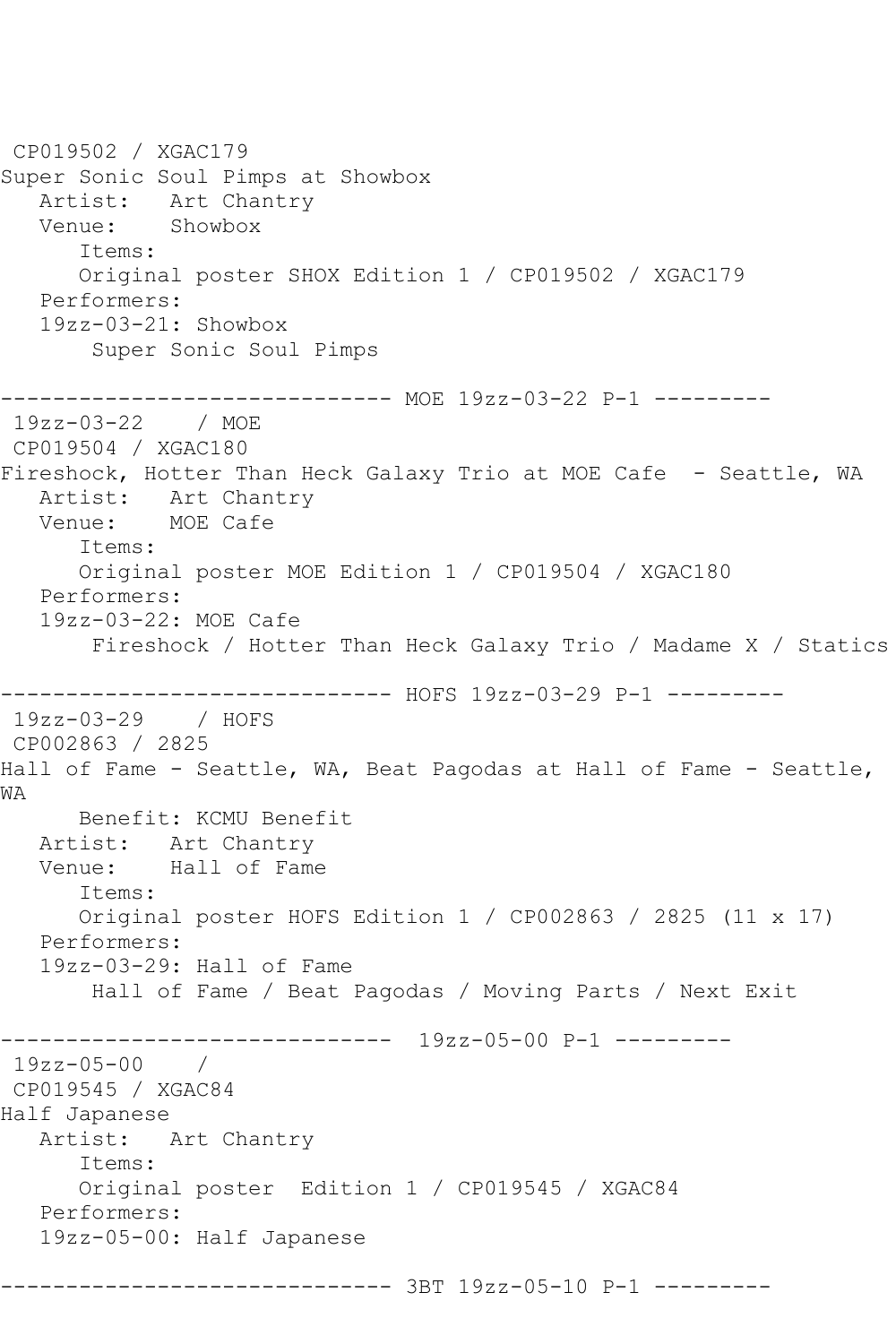19zz-05-10 / 3BT CP019479 / XGAC113 Monomen, Kim Salmon and the Surrealistics at 3B Tavern - Bellingham, WA Artist: Art Chantry Venue: 3B Tavern Items: Original poster 3BT Edition 1 / CP019479 / XGAC113 Performers: 19zz-05-10: 3B Tavern Monomen / Kim Salmon and the Surrealistics / Dura Delinquent ------------------------------ 19zz-05-14 P-1 --------- 19zz-05-14 / CP019511 / XGAC187 Built To Spill Artist: Art Chantry Items: Original poster Edition 1 / CP019511 / XGAC187 Performers: 19zz-05-14: Built To Spill / Mike Johnson / Oswald ------------------------------ MOE 19zz-05-16 P-1 --------- 19zz-05-16 / MOE CP019477 / XGAC111 Boss Hog, Supernova at MOE Cafe - Seattle, WA Artist: Art Chantry<br>Venue: MOE Cafe Venue: Items: Original poster MOE Edition 1 / CP019477 / XGAC111 Performers: 19zz-05-16: MOE Cafe Boss Hog / Supernova / Moe ------------------------------ 19zz-05-16 P-1 --------- 19zz-05-16 / CP019500 / XGAC177 Dub Narcotic, Dura Delinquent at Viking Union Lounge Artist: Art Chantry<br>Venue: Viking Union Viking Union Lounge Items: Original poster Edition 1 / CP019500 / XGAC177 Performers: 19zz-05-16: Viking Union Lounge Dub Narcotic / Dura Delinquent / Chrysler Steward / Stewardesses / Some Velvet Sidewalk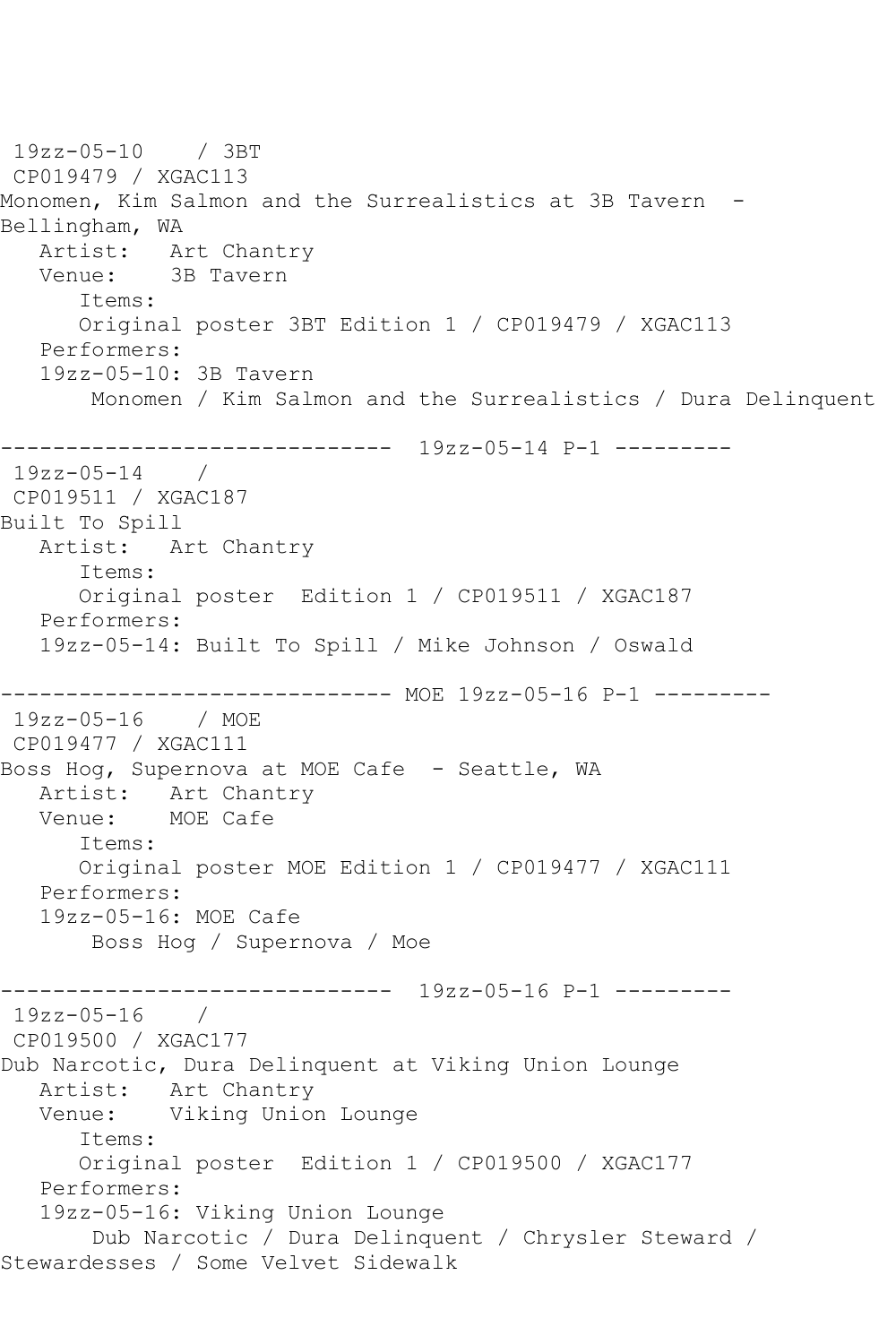------------------------------ CRO 19zz-05-17 P-1 --------- 19zz-05-17 / CRO CP019517 / XGAC192 Los Hornets, Cowboy Coffee at Crocodile Cafe - Seattle, WA Artist: Art Chantry Venue: Crocodile Cafe Items: Original poster CRO Edition 1 / CP019517 / XGAC192 Performers: 19zz-05-17: Crocodile Cafe Los Hornets / Cowboy Coffee ------------------------------ 19zz-05-19 P-1 --------- 19zz-05-19 / CP019552 / XGAC98 The Drags Artist: Art Chantry Items: Original poster Edition 1 / CP019552 / XGAC98 Performers: 19zz-05-19: Drags ------------------------------ SHOX 19zz-05-23 P-1 --------- 19zz-05-23 / SHOX CP019494 / XGAC170 Calobo, Willis at Showbox Artist: Art Chantry Venue: Showbox Items: Original poster SHOX Edition 1 / CP019494 / XGAC170 Performers: 19zz-05-23: Showbox Calobo / Willis ------------------------------ 19zz-05-23 P-1 --------- 19zz-05-23 / CP019544 / XGAC81 Tiger Artist: Art Chantry Items: Original poster Edition 1 / CP019544 / XGAC81 Performers: 19zz-05-23: Tiger / Miracle Baby ------------------------------ 19zz-05-23 P-1 --------- 19zz-05-23 / CP019466 / XGAC100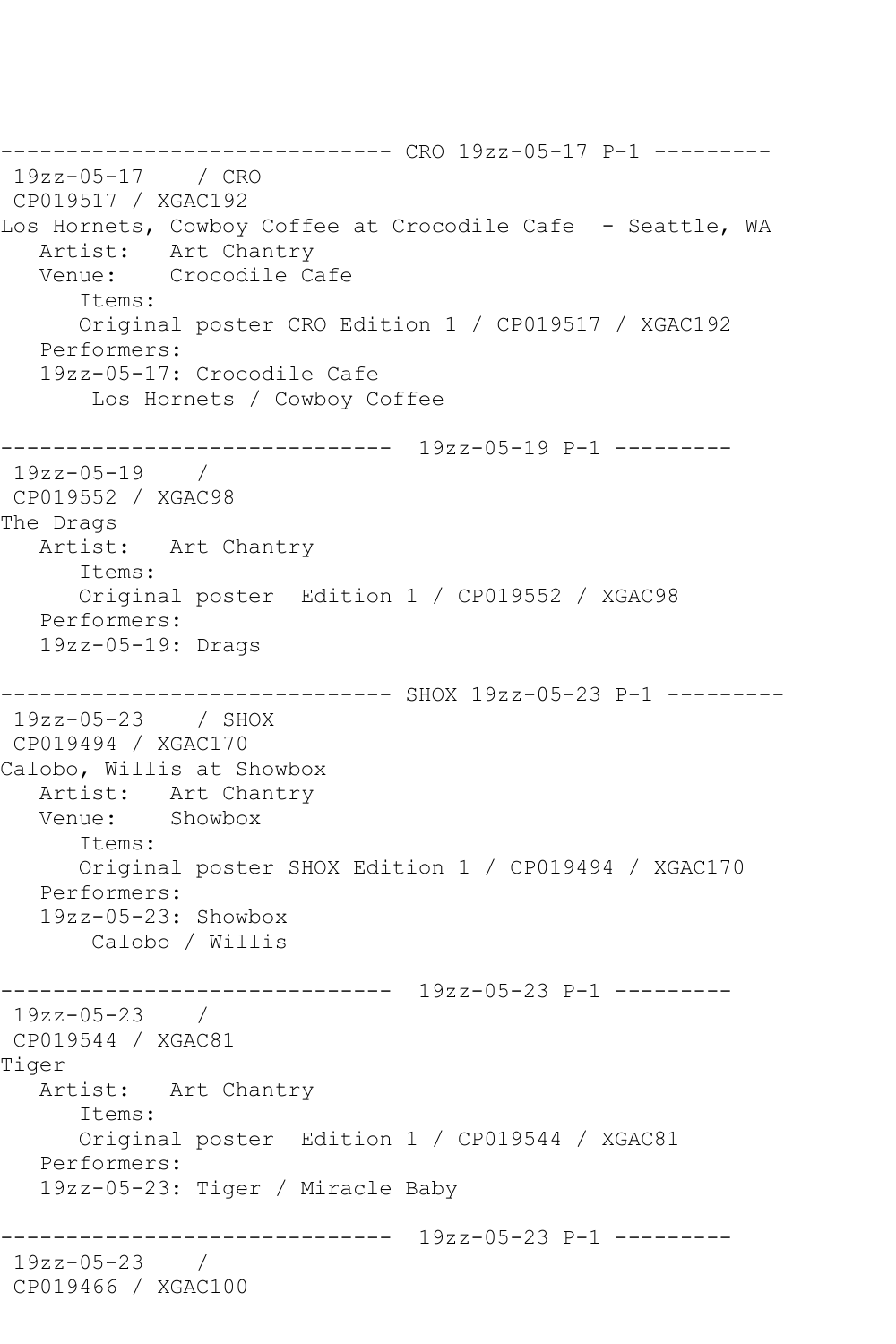Crockshock Artist: Art Chantry Items: Original poster Edition 1 / CP019466 / XGAC100 Performers: 19zz-05-23: Guitar Wolf / Man Tee Mans / Holden Payne / Agonies / Dead Bolt / Los Hornets / Primate 5 / Creepers / Tenderloin / Gas Huffer / Jesse Dayton / Crocodile Cafe / Karaoke ------------------------------ CRO 19zz-05-25 P-1 --------- 19zz-05-25 / CRO CP019521 / XGAC22 Crockshock! at The Crockodile, Seattle Artist: Art Chantry Venue: Crocodile Cafe Items: Original poster CRO Edition 1 / CP019521 / XGAC22 Performers: 19zz-05-25: Crocodile Cafe ------------------------------ 3BT 19zz-06-04 P-1 --------- 19zz-06-04 / 3BT CP019469 / XGAC103 Tenderloin, Sourmash at 3B Tavern - Bellingham, WA Artist: Art Chantry Venue: 3B Tavern Items: Original poster 3BT Edition 1 / CP019469 / XGAC103 Performers: 19zz-06-04 19zz-06-26: 3B Tavern Tenderloin / Sourmash / Surf Maggots / Deadmoon / Psyclone Rangers / Deadmoon ------------------------------ MOE 19zz-06-10 P-1 --------- 19zz-06-10 / MOE CP019523 / XGAC26 Monomen, Nomads at MOE Cafe - Seattle, WA Artist: Art Chantry<br>Venue: MOE Cafe MOE Cafe Items: Original poster MOE Edition 1 / CP019523 / XGAC26 Performers: 19zz-06-10: MOE Cafe Monomen / Nomads ------------------------------ MOE 19zz-06-20 P-1 ---------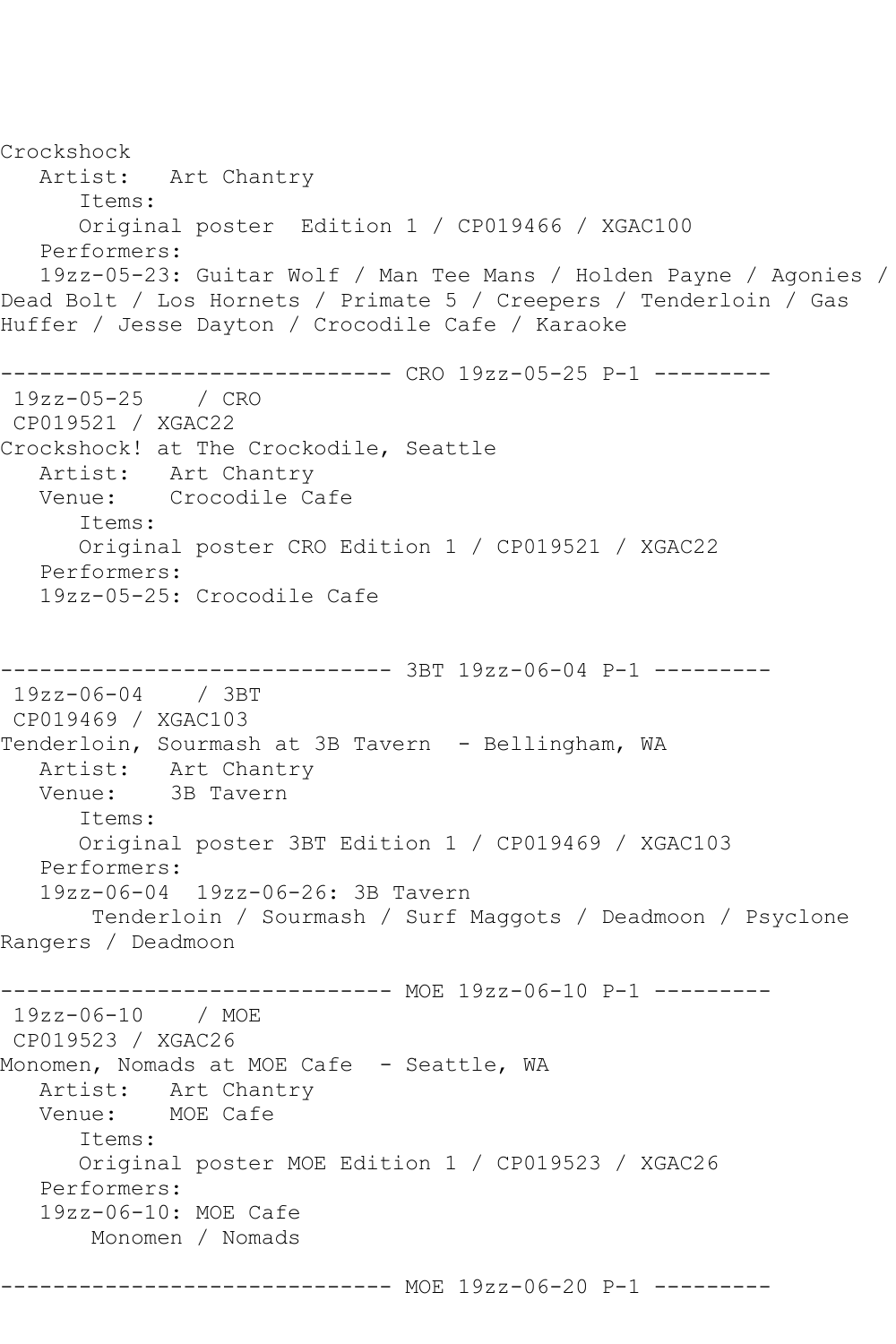19zz-06-20 / MOE CP019468 / XGAC102 Purdins Dash Rip Rock Artist: Art Chantry<br>Venue: MOE Cafe MOE Cafe Items: Original poster MOE Edition 1 / CP019468 / XGAC102 Performers: 19zz-06-20: MOE Cafe ------------------------------ 19zz-07-00 P-1 --------- 19zz-07-00 / CP019520 / XGAC2 Seattle's Summer Rock N' Roll Grand Slam With Foreigner, Loverboy, Joan Jett, Blue Oyster Cult Artist: Art Chantry Items: Original poster Edition 1 / CP019520 / XGAC2 Performers: 19zz-07-00: Foreigner / Loverboy / Joan Jett / Blue Oyster Cult ------------------------------ 19zz-07-04 P-1 --------- 19zz-07-04 / CP019546 / XGAC90 Southern Culture On The Skids Artist: Art Chantry Items: Original poster Edition 1 / CP019546 / XGAC90 Performers: 19zz-07-04: Southern Culture on the Skids ------------------------------ 3BT 19zz-07-11 P-1 --------- 19zz-07-11 / 3BT CP019476 / XGAC110 Cheater Slicks, Monomen at 3B Tavern - Bellingham, WA Artist: Art Chantry Venue: 3B Tavern Items: Original poster 3BT Edition 1 / CP019476 / XGAC110 Performers: 19zz-07-11: 3B Tavern Cheater Slicks / Monomen ------------------------------ 3BT 19zz-07-12 P-1 --------- 19zz-07-12 / 3BT CP019473 / XGAC108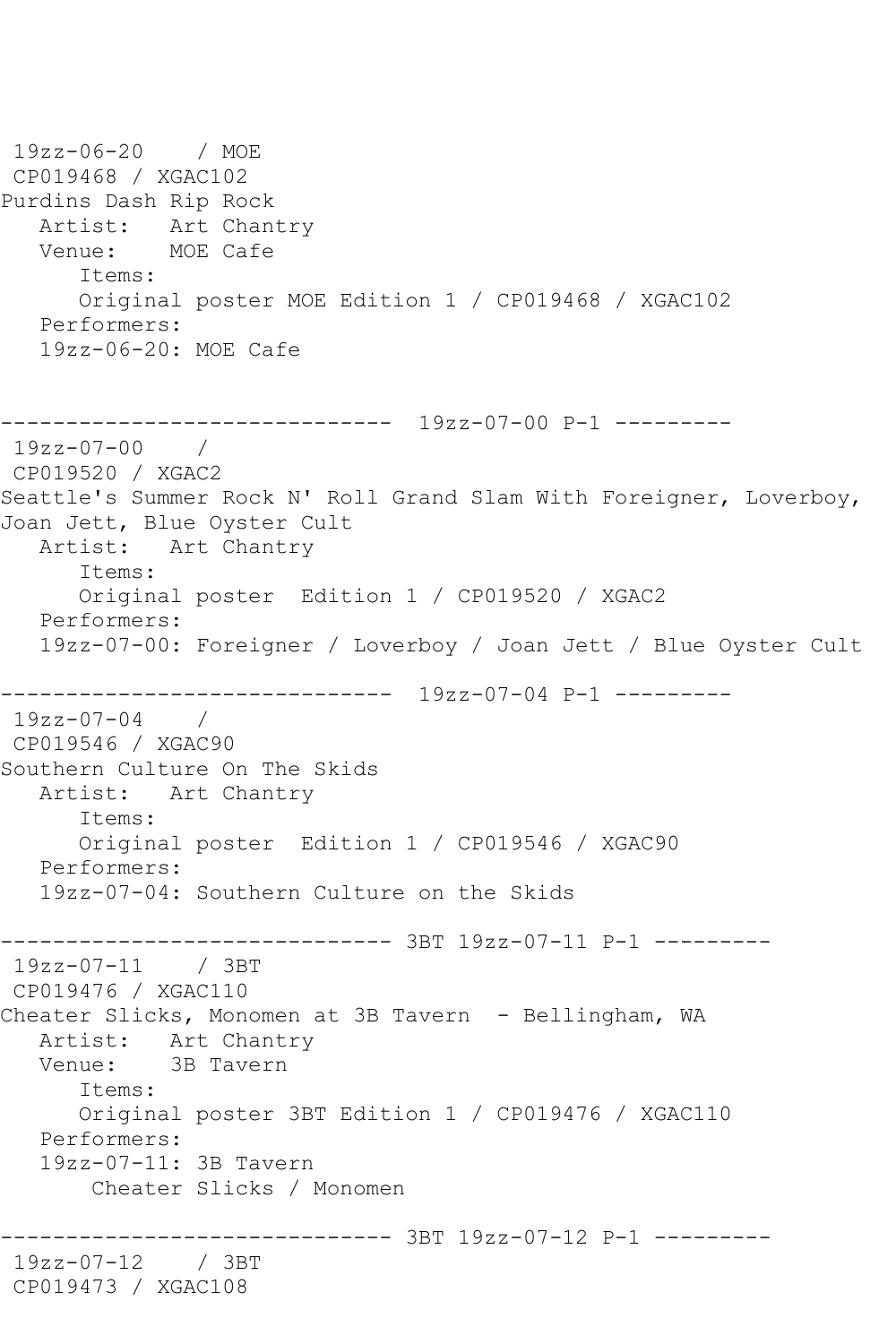Man or Astroman?, Subsonics at 3B Tavern - Bellingham, WA Artist: Art Chantry Venue: 3B Tavern Items: Original poster 3BT Edition 1 / CP019473 / XGAC108 Performers: 19zz-07-12: 3B Tavern Man or Astroman? / Subsonics / Surf Maggots ------------------------------ 19zz-07-19 P-1 ---------  $19zz-07-19$ CP019478 / XGAC112 Oblivion, Drags at Fremont Street Blues Club - Fremont, CA Artist: Art Chantry Venue: Fremont Street Blues Club Items: Original poster Edition 1 / CP019478 / XGAC112 Performers: 19zz-07-19 19zz-07-20: Fremont Street Blues Club Oblivion / Drags / Lord High Fixers ------------------------------ CRO 19zz-08-09 P-1 --------- 19zz-08-09 / CRO CP019472 / XGAC107 Headcoats, Fall-Outs at Crocodile Cafe - Seattle, WA Artist: Art Chantry Venue: Crocodile Cafe Items: Original poster CRO Edition 1 / CP019472 / XGAC107 Performers: 19zz-08-09: Crocodile Cafe Velvet Elvis Headcoats / Fall Outs / Kent 3 19zz-08-10: Velvet Elvis Thee Headcoats / Lone Ones / Makers ------------------------------ 19zz-08-11 P-1 --------- 19zz-08-11 / CP019524 / XGAC27 Bottle Shock Artist: Art Chantry Items: Original poster Edition 1 / CP019524 / XGAC27 Performers: 19zz-08-11: Bottle Shock / Oblivions / Jack O' Fire / Waste Kings / Mortal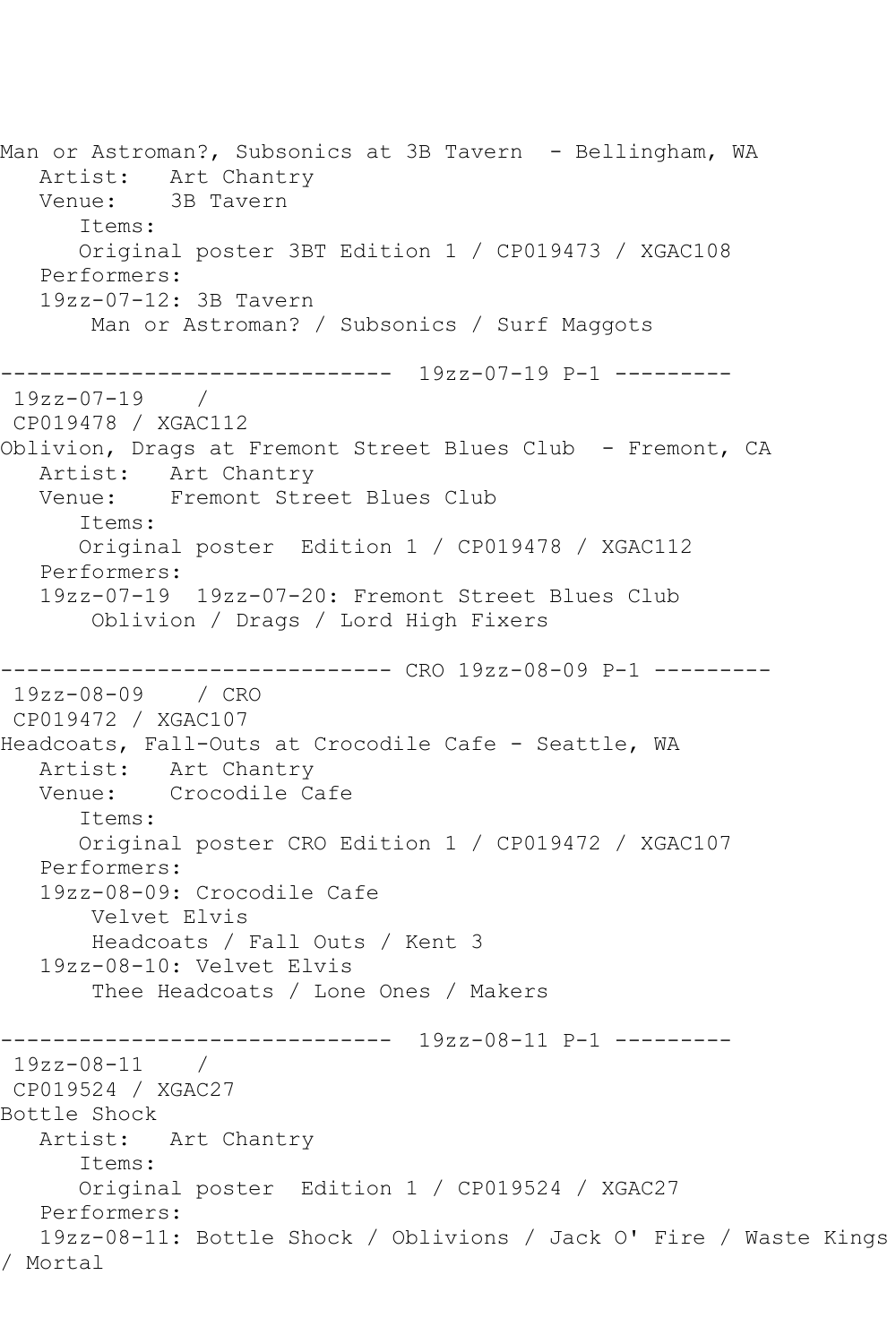------------------------------ 3BT 19zz-08-17 P-1 --------- 19zz-08-17 / 3BT CP019471 / XGAC105 Fells, Penners at 3B Tavern - Bellingham, WA Artist: Art Chantry Venue: 3B Tavern Items: Original poster 3BT Edition 1 / CP019471 / XGAC105 Performers: 19zz-08-17: 3B Tavern Fells / Penners / Wiretaps ------------------------------ 3BT 19zz-08-18 P-1 --------- 19zz-08-18 / 3BT CP019470 / XGAC104 Fabulous Mono Men, Makers at 3B Tavern Artist: Art Chantry<br>Venue: 3B Tavern 3B Tavern Items: Original poster 3BT Edition 1 / CP019470 / XGAC104 Performers: 19zz-08-18: 3B Tavern Fabulous Mono Men / Makers ------------------------------ CRO 19zz-09-09 P-1 --------- 19zz-09-09 / CRO CP019543 / XGAC79 Goodness, Record Release Party at Crocodile Cafe - Seattle, WA Artist: Art Chantry Venue: Crocodile Cafe Items: Original poster CRO Edition 1 / CP019543 / XGAC79 Performers: 19zz-09-09: Crocodile Cafe Goodness / Record Release Party ------------------------------ CRO 19zz-09-24 P-1 --------- 19zz-09-24 / CRO CP019490 / XGAC166 King of Hawaii, Drianwashers at Crocodile Cafe - Seattle, WA Artist: Art Chantry Venue: Crocodile Cafe Items: Original poster CRO Edition 1 / CP019490 / XGAC166 Performers: 19zz-09-24: Crocodile Cafe King of Hawaii / Drianwashers / Deep End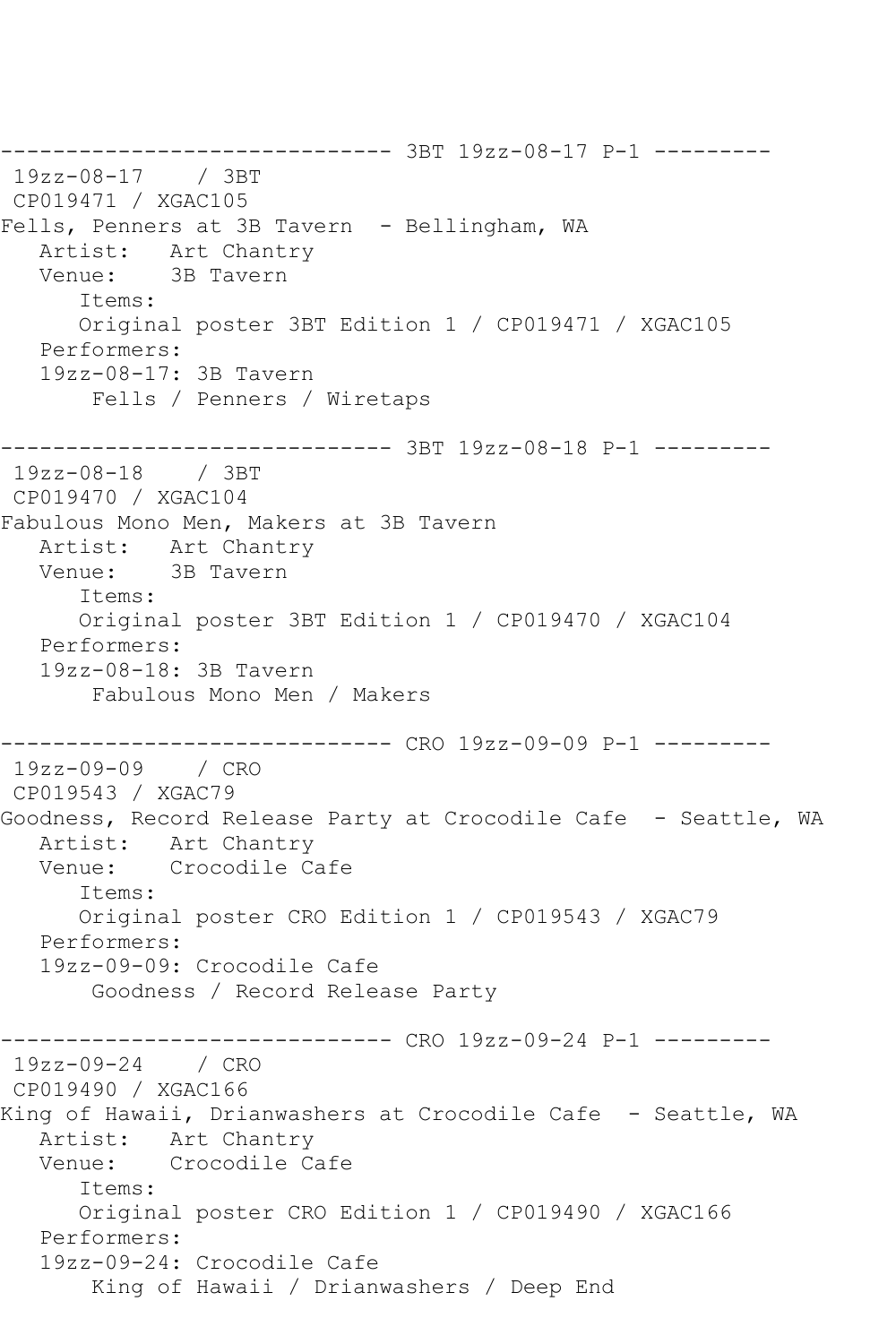------------------------------ 19zz-09-26 P-1 --------- 19zz-09-26 / CP019492 / XGAC168 1, 4, 5, 6, 7, 8's Tour Artist: Art Chantry Items: Original poster Edition 1 / CP019492 / XGAC168 Performers: 19zz-09-26 19zz-09-28: ------------------------------ 3BT 19zz-10-01 P-1 --------- 19zz-10-01 / 3BT CP019573 / XGEF56 The Mono Men, Carpetbaggers at 3B Tavern - Bellingham, WA Artist: Art Chantry Venue: 3B Tavern Items: Original poster 3BT Edition 1 / CP019573 / XGEF56 Performers: 19zz-10-01: 3B Tavern Monomen / Carpetbaggers ------------------------------ CRO 19zz-10-23 P-1 --------- 19zz-10-23 / CRO CP019530 / XGAC43 Rocket from the Crypt, Drags at Crocodile Cafe - Seattle, WA Artist: Art Chantry Venue: Crocodile Cafe Items: Original poster CRO Edition 1 / CP019530 / XGAC43 Performers: 19zz-10-23: Crocodile Cafe Rocket from the Crypt / Drags ------------------------------ MOE 19zz-10-26 P-1 --------- 19zz-10-26 / MOE CP019498 / XGAC174 Sloan, Churn at MOE Cafe - Seattle, WA Artist: Art Chantry Venue: MOE Cafe Items: Original poster MOE Edition 1 / CP019498 / XGAC174 Performers: 19zz-10-26: MOE Cafe Sloan / Churn / Rocket Reducer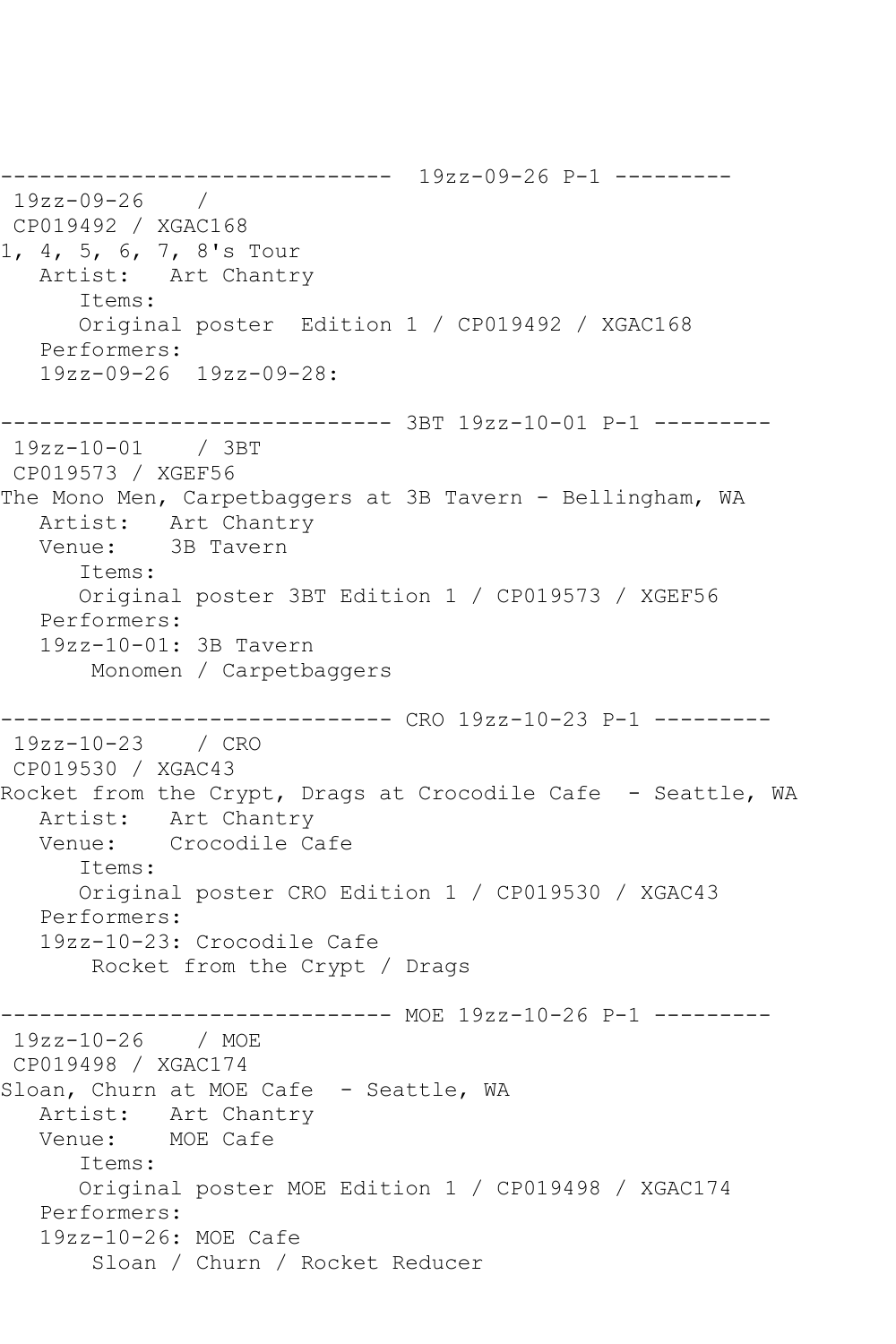------------------------------ 19zz-10-29 P-1 --------- 19zz-10-29 / CP019531 / XGAC45 Poison 13, Makers at 20th Century Lanes -, WA Artist: Art Chantry Venue: 20th Century Lanes Items: Original poster Edition 1 / CP019531 / XGAC45 Performers: 19zz-10-29: 20th Century Lanes Poison 13 / Makers / Galaxy Trio ------------------------------ CRO 19zz-10-29 P-1 --------- 19zz-10-29 / CRO CP019506 / XGAC182A Crockshock! , The Makes, The Drags, The Fells Artist: Art Chantry Venue: Crocodile Cafe Items: Original poster CRO Edition 1 / CP019506 / XGAC182A Performers: 19zz-10-29: Crocodile Cafe ------------------------------ RKC 19zz-11-06 P-1 --------- 19zz-11-06 / RKC CP019515 / XGAC190 The Gits, My Name, Voodoo Gearshift Artist: Art Chantry Venue: Rock Candy Items: Original poster RKC Edition 1 / CP019515 / XGAC190 Performers: 19zz-11-06: Rock Candy Gits / My Name / Voodoo Gearshift ------------------------------ 19zz-11-22 P-1 --------- 19zz-11-22 / CP019551 / XGAC96 The Makers Artist: Art Chantry Venue: 3B Tavern Items: Original poster Edition 1 / CP019551 / XGAC96 Performers: 19zz-11-22: 3B Tavern Makers / Bomboras / Boss Martian / Fiends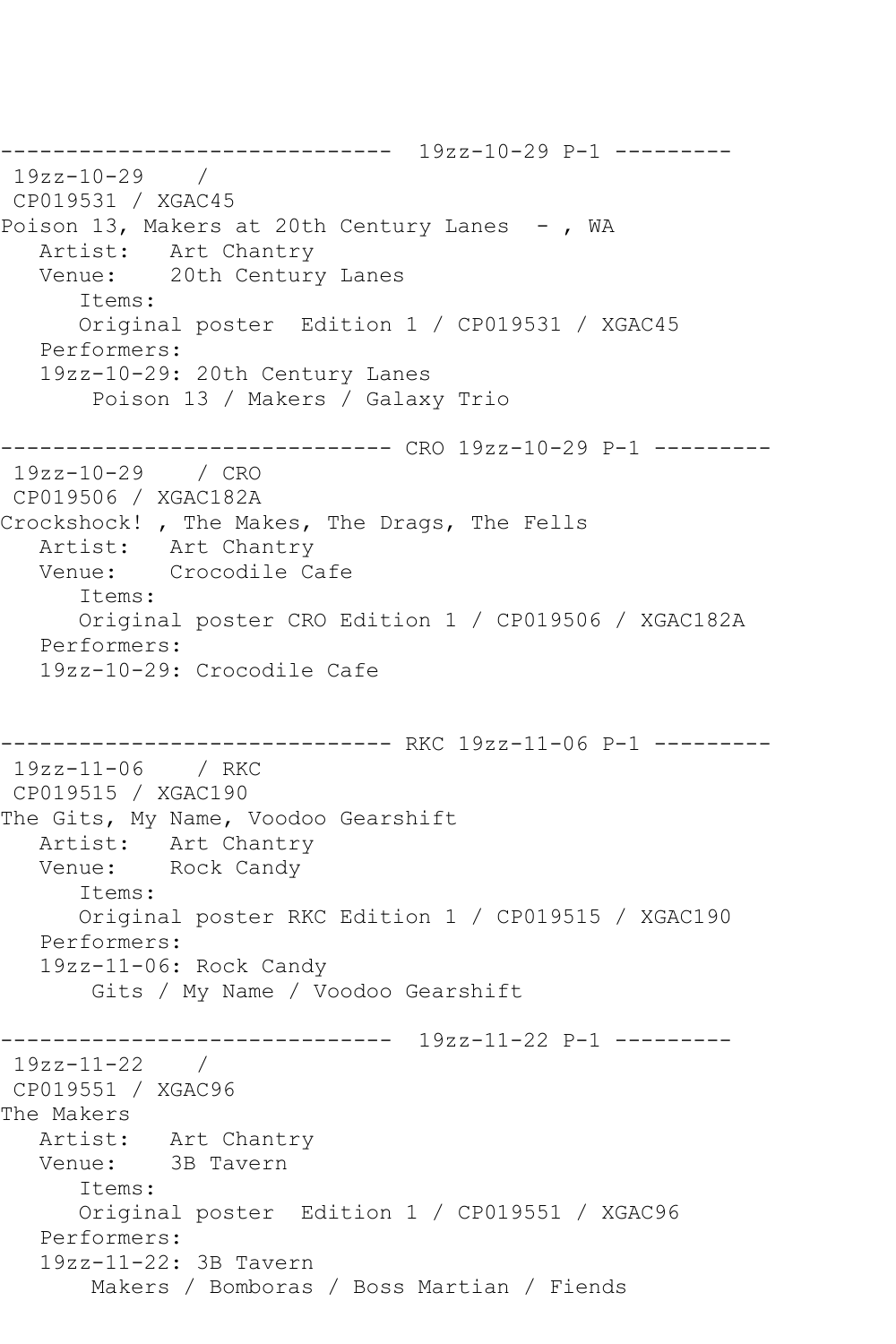19zz-11-23: Statics / Boss Martians / Bomboras ------------------------------ SHOX 19zz-11-22 P-1 --------- 19zz-11-22 / SHOX CP019491 / XGAC167 Mouse on Mars, Stereolab at Showbox Artist: Art Chantry<br>Venue: Showbox Venue: Items: Original poster SHOX Edition 1 / CP019491 / XGAC167 Performers: 19zz-11-22: Showbox Mouse on Mars / Stereolab ------------------------------ SHOX 19zz-12-03 P-1 --------- 19zz-12-03 / SHOX CP019508 / XGAC184 13 Cats, Los Gatos Locos at Showbox Artist: Art Chantry<br>Venue: Showbox Venue: Items: Original poster SHOX Edition 1 / CP019508 / XGAC184 Performers: 19zz-12-03: Showbox 13 Cats / Los Gatos Locos ------------------------------ MOE 19zz-12-07 P-1 --------- 19zz-12-07 / MOE CP019553 / XGAC99 The Fastbacks at MOE Cafe Artist: Art Chantry Venue: MOE Cafe Items: Original poster MOE Edition 1 / CP019553 / XGAC99 Performers: 19zz-12-07: MOE Cafe Fastbacks ------------------------------ 19zz-12-09 P-1 --------- 19zz-12-09 / CP019501 / XGAC178 America's Foremost Dead Accordionist Artist: Art Chantry Items: Original poster Edition 1 / CP019501 / XGAC178 Performers: 19zz-12-09: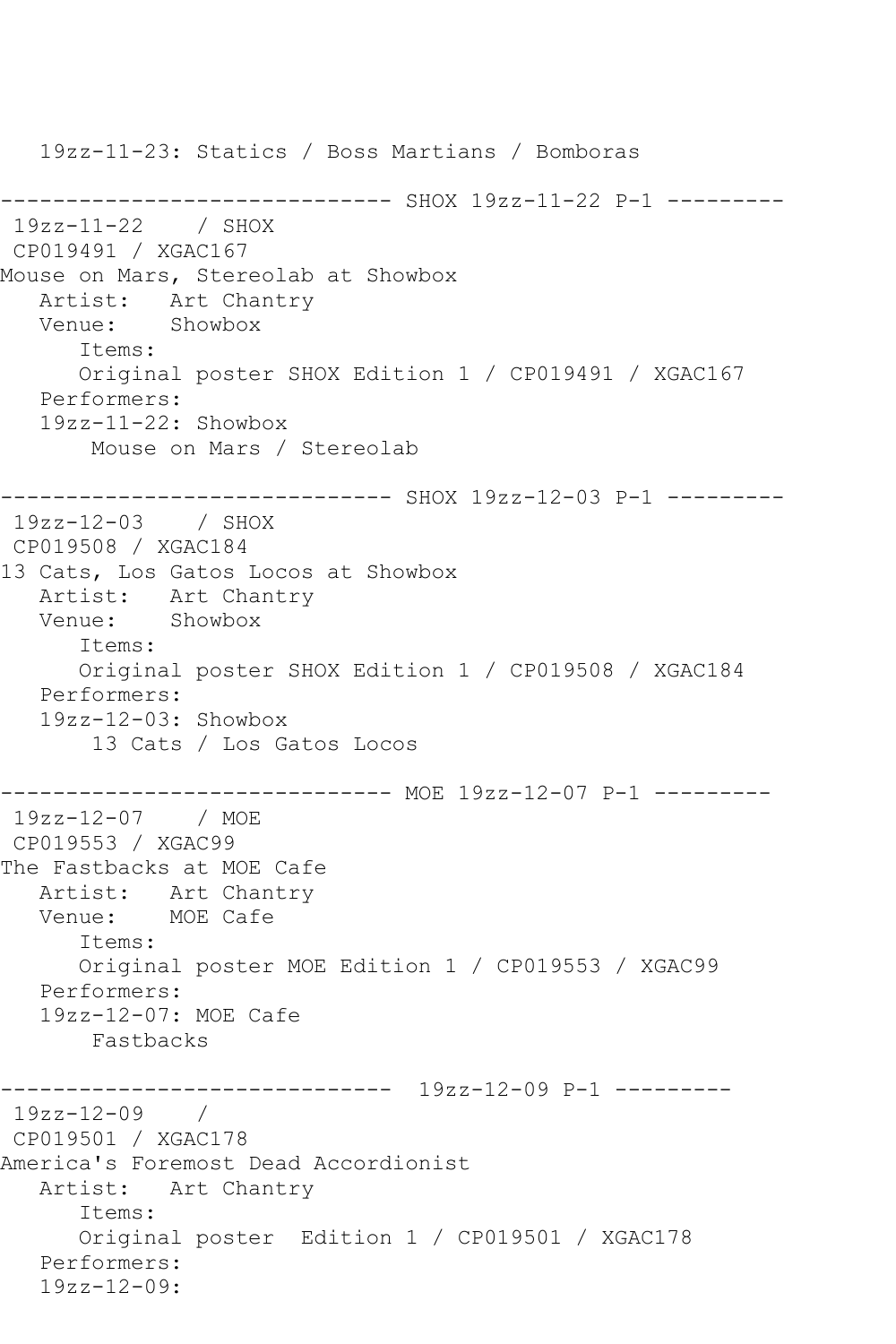------------------------------ CRO 19zz-12-09 P-1 --------- 19zz-12-09 / CRO CP019537 / XGAC63 Teengenerate, Satan's Pilgrims at Crocodile Cafe - Seattle, WA Artist: Art Chantry<br>Venue: Crocodile Ca Crocodile Cafe Items: Original poster CRO Edition 1 / CP019537 / XGAC63 Performers: 19zz-12-09: Crocodile Cafe Teengenerate / Satan's Pilgrims / Statics ------------------------------ 3BT 19zz-12-13 P-1 --------- 19zz-12-13 / 3BT CP019497 / XGAC173 Tad, Monomen at 3B Tavern - Bellingham, WA Artist: Art Chantry Venue: 3B Tavern Items: Original poster 3BT Edition 1 / CP019497 / XGAC173 Performers: 19zz-12-13: 3B Tavern Tad / Monomen ------------------------------ WEAW 19zz-12-23 P-1 --------- 19zz-12-23 / WEAW CP019487 / XGAC15 Bloodloss, Rain Dogs at Weathered Wall Artist: Art Chantry<br>Venue: Weathered Wa Weathered Wall Items: Original poster WEAW Edition 1 / CP019487 / XGAC15 Performers: 19zz-12-23: Weathered Wall Bloodloss / Rain Dogs ------------------------------ 19zz-12-31 P-1 --------- 19zz-12-31 / CP019541 / XGAC77 Wrasslin Queens In Action at CoCA Artist: Art Chantry Venue: CoCA Items: Original poster Edition 1 / CP019541 / XGAC77 Performers: 19zz-12-31: CoCA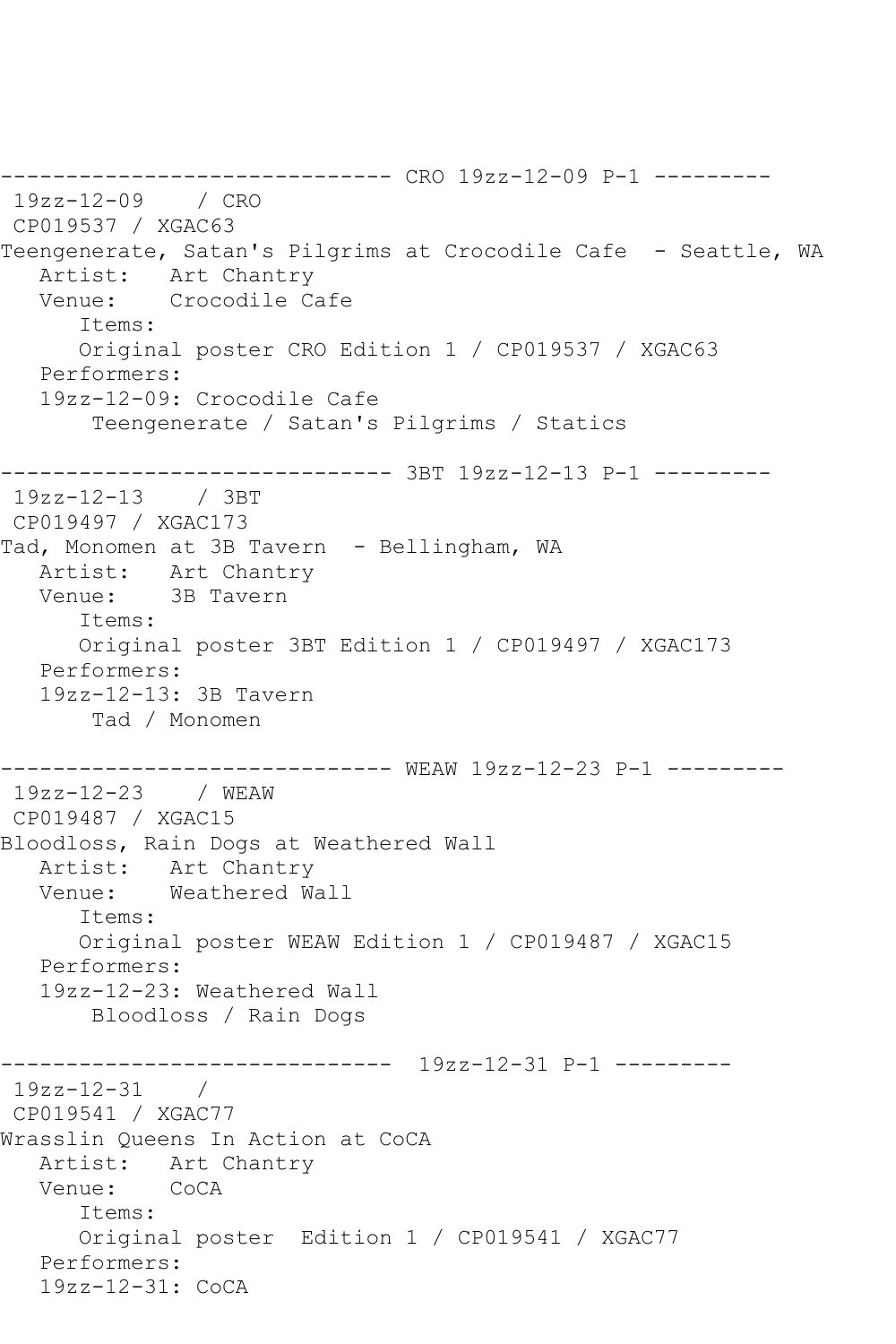---------- MEP 2000-08-20 P ---------2000-08-20 / MEP CP047037 / CP047037 Static Bloom - Seattle, WA, Below Zero - Seattle, WA at Myrtle Edwards Park - Seattle, WA Benefit: New Years 2001 / String Cheese Odyssey Artist: Art Chantry Venue: Myrtle Edwards Park Items: Original poster MEP / CP047037 / CP047037 Performers: 2000-08-20: Myrtle Edwards Park Static Bloom / Below Zero / Swerve / Amp Fire / Clinton Fearon / Kwasi Toy / Mighty Ant / Charlotte Vanderwolk / Thug / El Steiner / Hilborne / Michelle Pavcovich / Raised by Wolves / Ke / Post Stardom Depression ------------------------------ 2001-05-25 P --------- 2001-05-25 / CP700350 / CP700350 Garage, Shock at Emo's [Austin, TX] Notes: This item appears in the book 'The Art of Modern Rock' as AMR # 061 Artist: Art Chantry Venue: Emo's Items: Original poster / CP700350 / CP700350 (13 x 26) Performers: 2001-05-25 2001-05-27: Emo's Garage / Shock ------------------------------ 2002-08-06 P --------- 2002-08-06 / CP701619 / CP701619 Breeders, Imperial Teen at Trocadero - Philadelphia, PA Notes: Limited Edition of 125 This item appears in the book 'The Art of Modern Rock' as AMR # 009.1 Artist: Art Chantry Venue: Trocadero Items: Original poster / CP701619 / CP701619 (20-1/2 x 24) Performers:

2002-08-06: Trocadero

Breeders / Imperial Teen

Wrasslin Queens In Action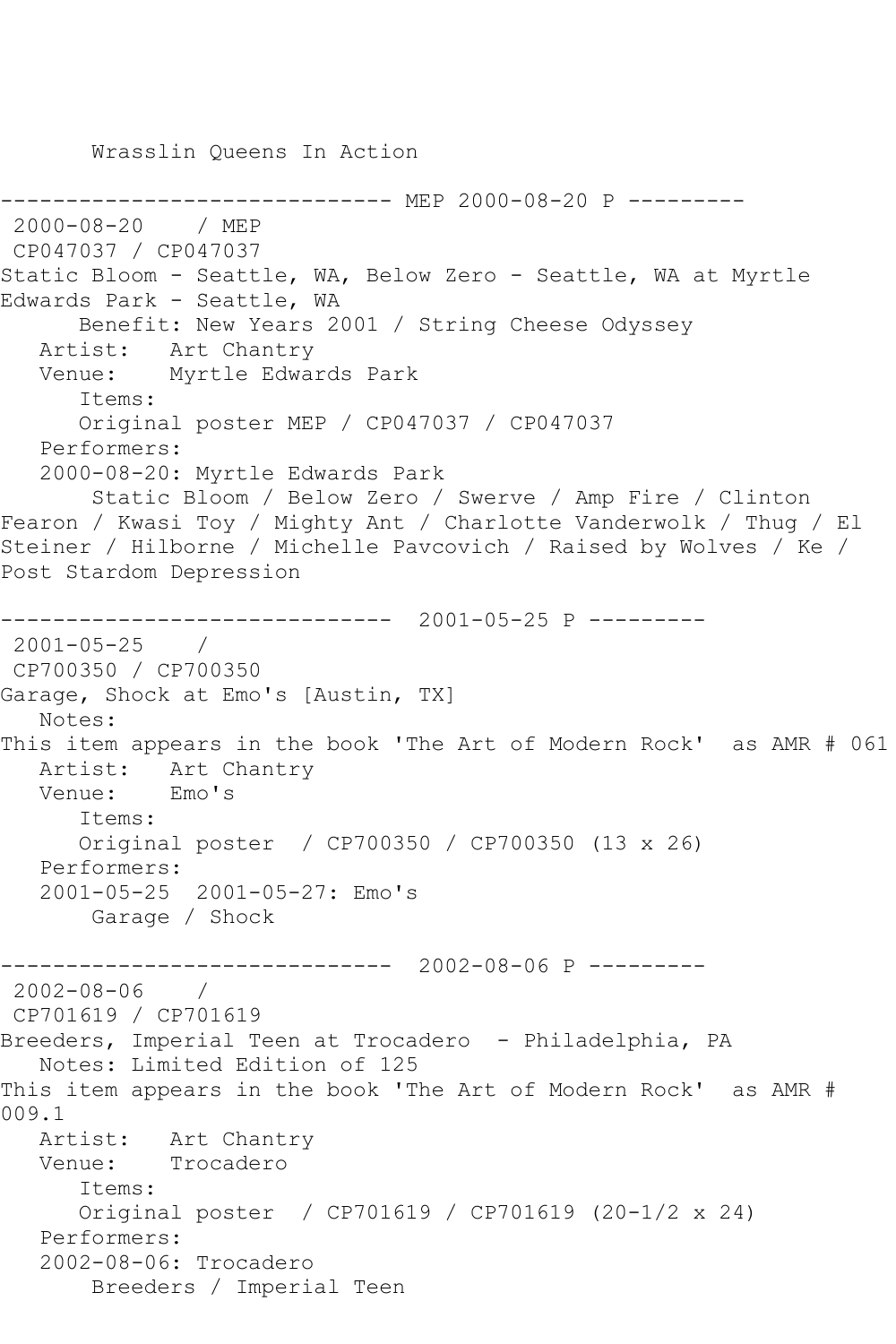```
------------------------------ 2004-02-11 P ---------
2004-02-11 / 
CP701667 / CP701667
Supersuckers, Hangmen at W.O.W. Hall [Eugene, OR]
   Notes: Limited Edition of 200
   Private Notes: DieselDone
   Artist: Art Chantry
   Venue: W.O.W. Hall
   Promoter: Diesel Fuel Prints
      Items:
      Original poster / CP701667 / CP701667 (16 x 23)
         Price: 50.00
   Performers:
   2004-02-11: W.O.W. Hall
        Supersuckers / Hangmen
------------------------------ 2004-09-09 P ---------
2004-09-09 / 
CP701665 / CP701665
Melvins, Trevor Dunn's Trio Convulsant at Bottleneck [Lawrence, KS]
   Private Notes: DieselDone
   Artist: Art Chantry
   Venue: Bottleneck
   Promoter: Diesel Fuel Prints
      Items:
      Original poster / CP701665 / CP701665 (16 x 16)
         Price: 30.00
   Performers:
   2004-09-09: Bottleneck
       Melvins / Trevor Dunn's Trio Convulsant
------------------------------ MOE NONE P-1 ---------
              / MOE
CP019536 / XGAC62
7 Year Bitch at MOE Cafe - Seattle, WA
   Artist: Art Chantry
   Venue: MOE Cafe
      Items:
      Original poster MOE Edition 1 / CP019536 / XGAC62
   Performers:
   NONE: MOE Cafe
       7 Year Bitch
                  ----------- MOE NONE P-1 ---------
NONE / MOE 
CP019514 / XGAC19
```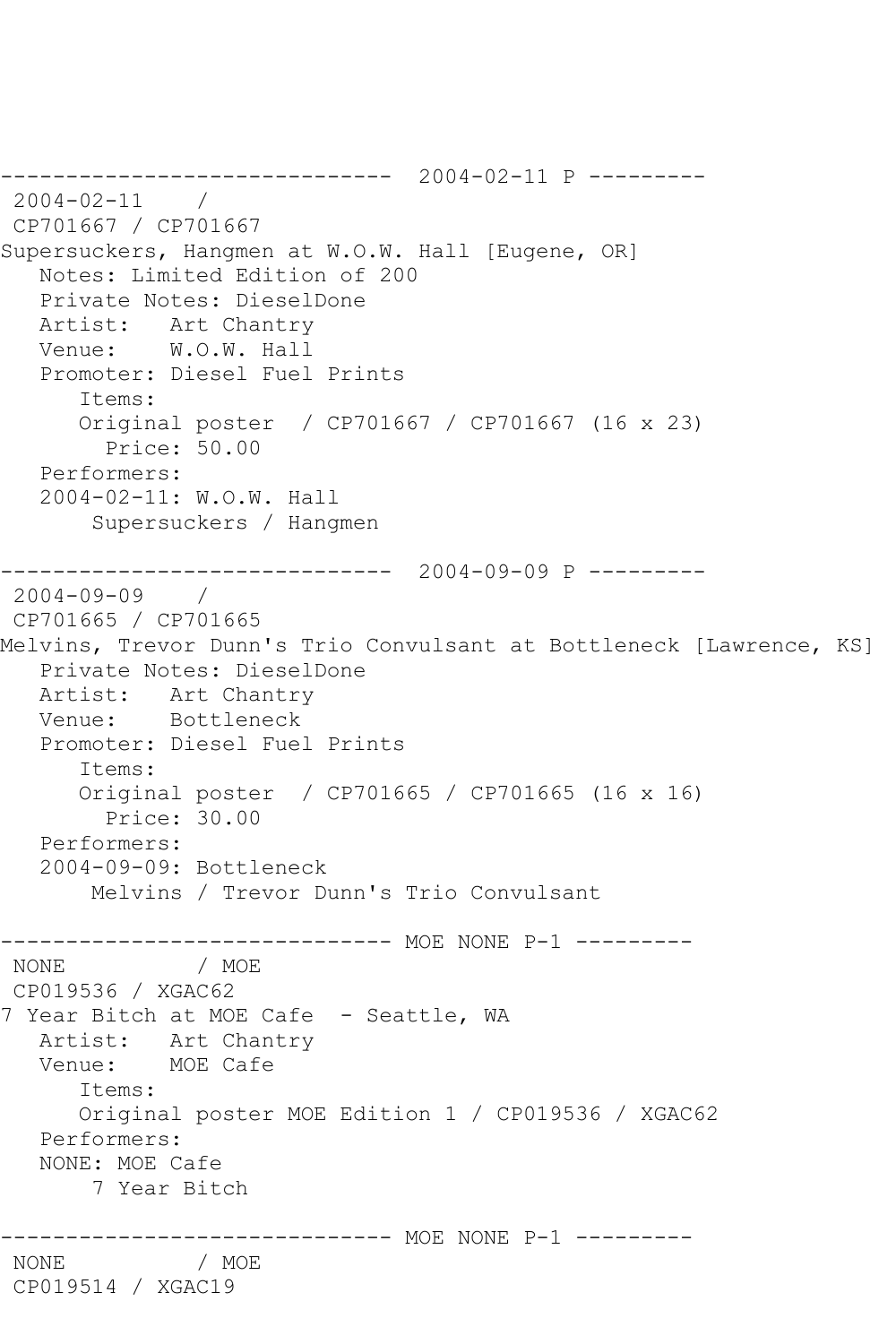Boy George at MOE Cafe - Seattle, WA Artist: Art Chantry Venue: MOE Cafe Items: Original poster MOE Edition 1 / CP019514 / XGAC19 Performers: NONE: MOE Cafe Boy George ------------------------------ NONE P-1 --------- NONE **Internal and A** CP019527 / XGAC30 Condoms Artist: Art Chantry Items: Original poster Edition 1 / CP019527 / XGAC30 Performers: NONE: ------------------------------ NONE P-1 --------- NONE / CP019526 / XGAC29 I Take One Everywhere I Take My Penis!! Artist: Art Chantry Items: Original poster Edition 1 / CP019526 / XGAC29 Performers: NONE: ------------------------------ NONE P-1 --------- NONE CP019493 / XGAC169 Fire Shock, A Sanctioned Estros Relief Benefit Artist: Art Chantry Items: Original poster Edition 1 / CP019493 / XGAC169 Performers: NONE: ------------------------------ NOIS NONE P-1 --------- NONE / NOIS CP019513 / XGAC189 Hype, Art Chantry at Noiseville Gallery - New York, NY Event: Cheesy Rock Posters by Art Chantry Artist: Art Chantry Venue: Noiseville Gallery Items: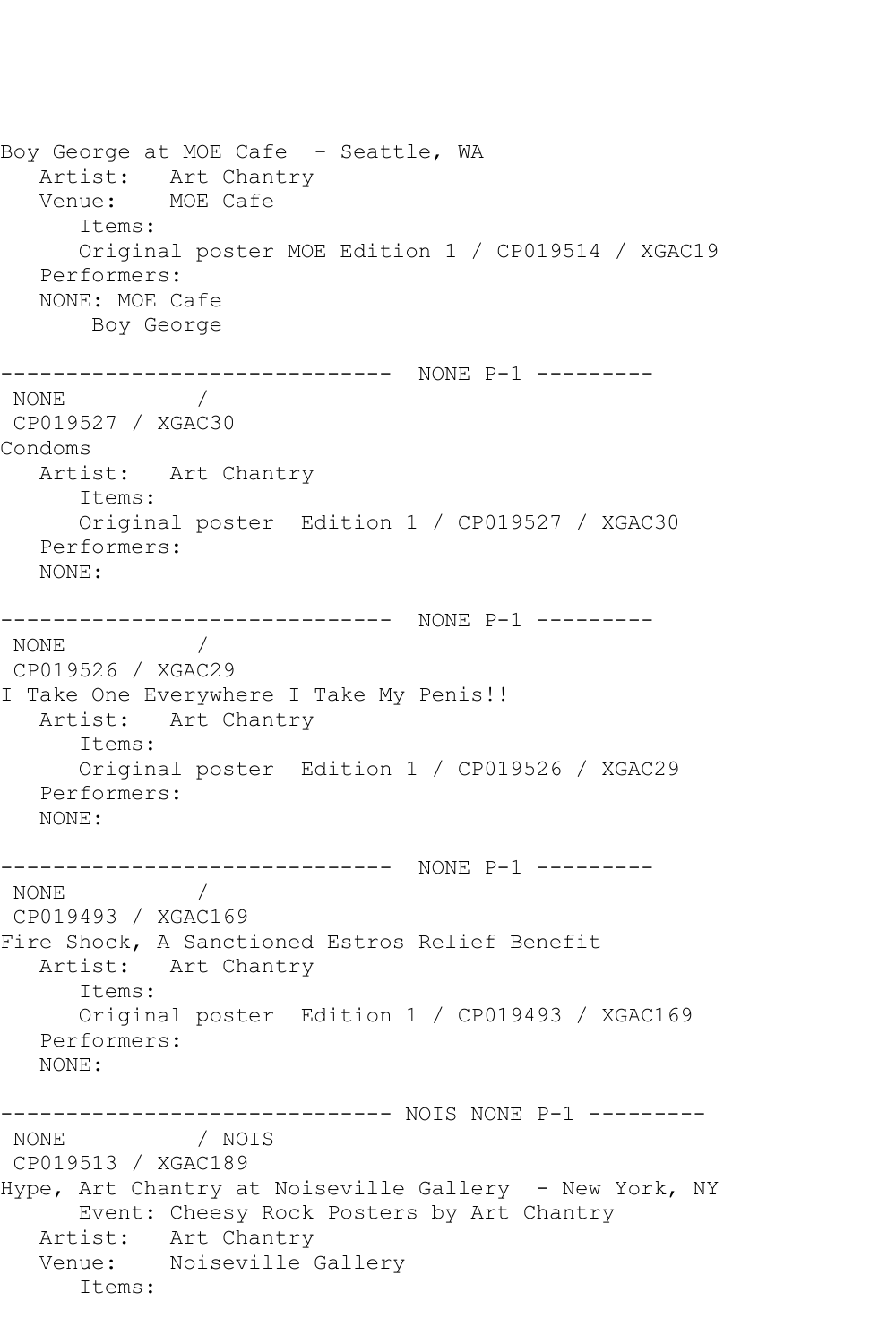Original poster NOIS Edition 1 / CP019513 / XGAC189 NOIS / CP014486 / MARM292 Performers: NONE: Noiseville Gallery Hype / Art Chantry ------------------------------ NONE P-1 --------- NONE / CP019547 / XGAC92 Instant Litter, Concert Posters From Seattle Punk Culture Artist: Art Chantry Items: Original poster Edition 1 / CP019547 / XGAC92 Performers: NONE: ------------------------------ NONE P-1 --------- NONE / CP019529 / XGAC41 More Noise Please, A Tribute To Jesse Bernstein Artist: Art Chantry Items: Original poster Edition 1 / CP019529 / XGAC41 Performers: NONE: Jesse Bernstein ------------------------------ NONE P-1 --------- NONE / CP019525 / XGAC275 Plazm Artist: Art Chantry Items: Original poster Edition 1 / CP019525 / XGAC275 Performers: NONE: Plazm ------------------------------ NONE P-1 --------- NONE / CP019549 / XGAC94 Santo Swings, Southern Culture On The Skids Artist: Art Chantry Items: Original poster Edition 1 / CP019549 / XGAC94 Performers: NONE: Santo Swings / Southern Culture on the Skids ------------------------------ HEMP NONE P-1 ---------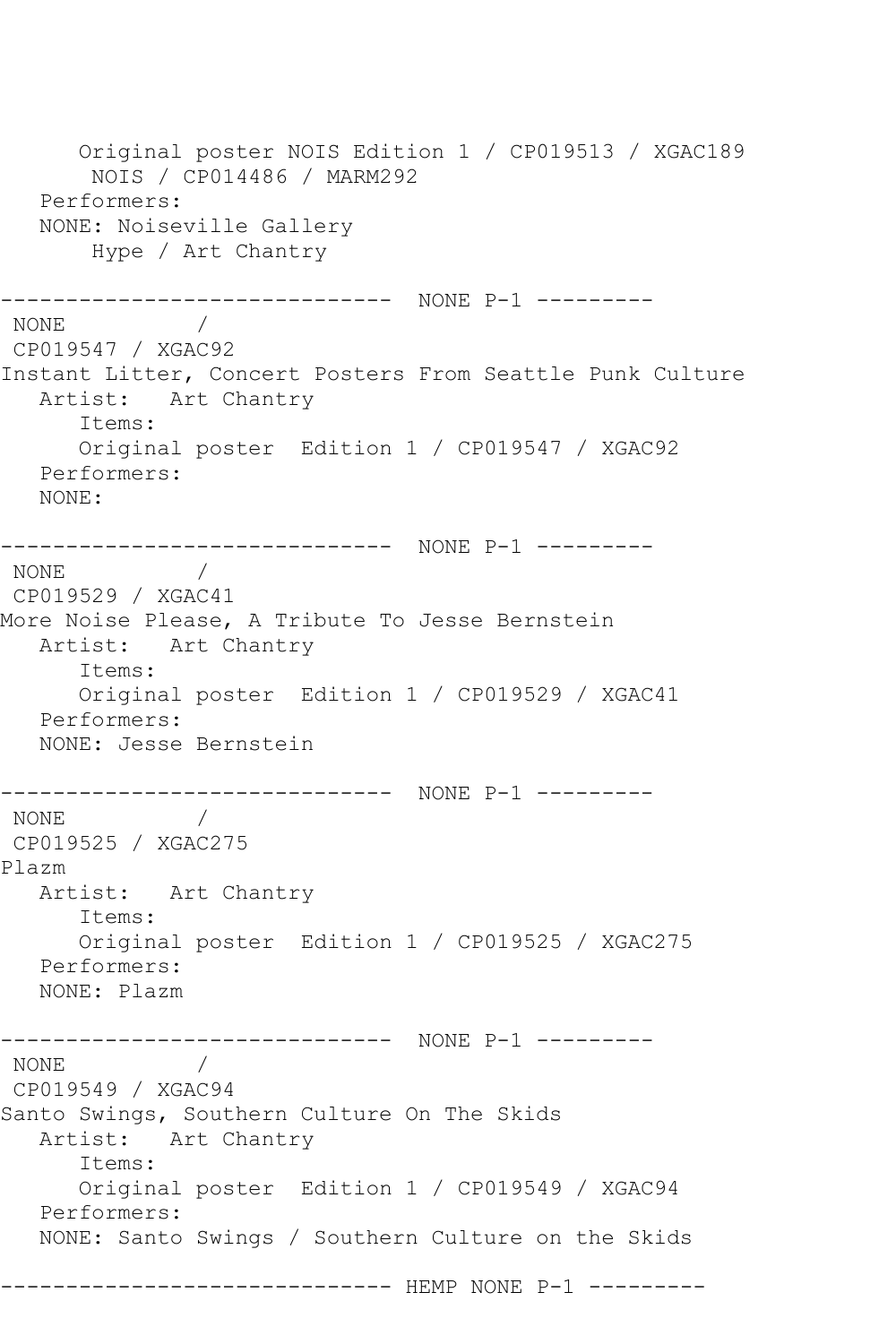NONE / HEMP CP019555 / XGACJS39 Supersonic, Soul Pimps at Hempfest Artist: Art Chantry Venue: Hempfest Items: Original poster HEMP Edition 1 / CP019555 / XGACJS39 Performers: NONE: Hempfest Supersonic / Soul Pimps / Sugarfoot ------------------------------ HEMP NONE P-1 --------- NONE / HEMP CP019556 / XGACJS40 Save Hempfest Artist: Art Chantry Venue: Hempfest Items: Original poster HEMP Edition 1 / CP019556 / XGACJS40 Performers: NONE: Hempfest ------------------------------ 3BT NONE P-1 --------- NONE / 3BT CP019533 / XGAC53 Teengenerate, Pearl Harbor Day at 3B Tavern - Bellingham, WA Artist: Art Chantry Venue: 3B Tavern Items: Original poster 3BT Edition 1 / CP019533 / XGAC53 Performers: NONE: 3B Tavern Teengenerate / Pearl Harbor Day / Monomen ------------------------------ NONE P-1 --------- NONE / CP019505 / XGAC182 The Stranger, Cover Artist: Art Chantry Items: Original poster Edition 1 / CP019505 / XGAC182 Performers: NONE: Stranger / Cover ------------------------------ zzzz-02-21 P -------- zzzz-02-21 /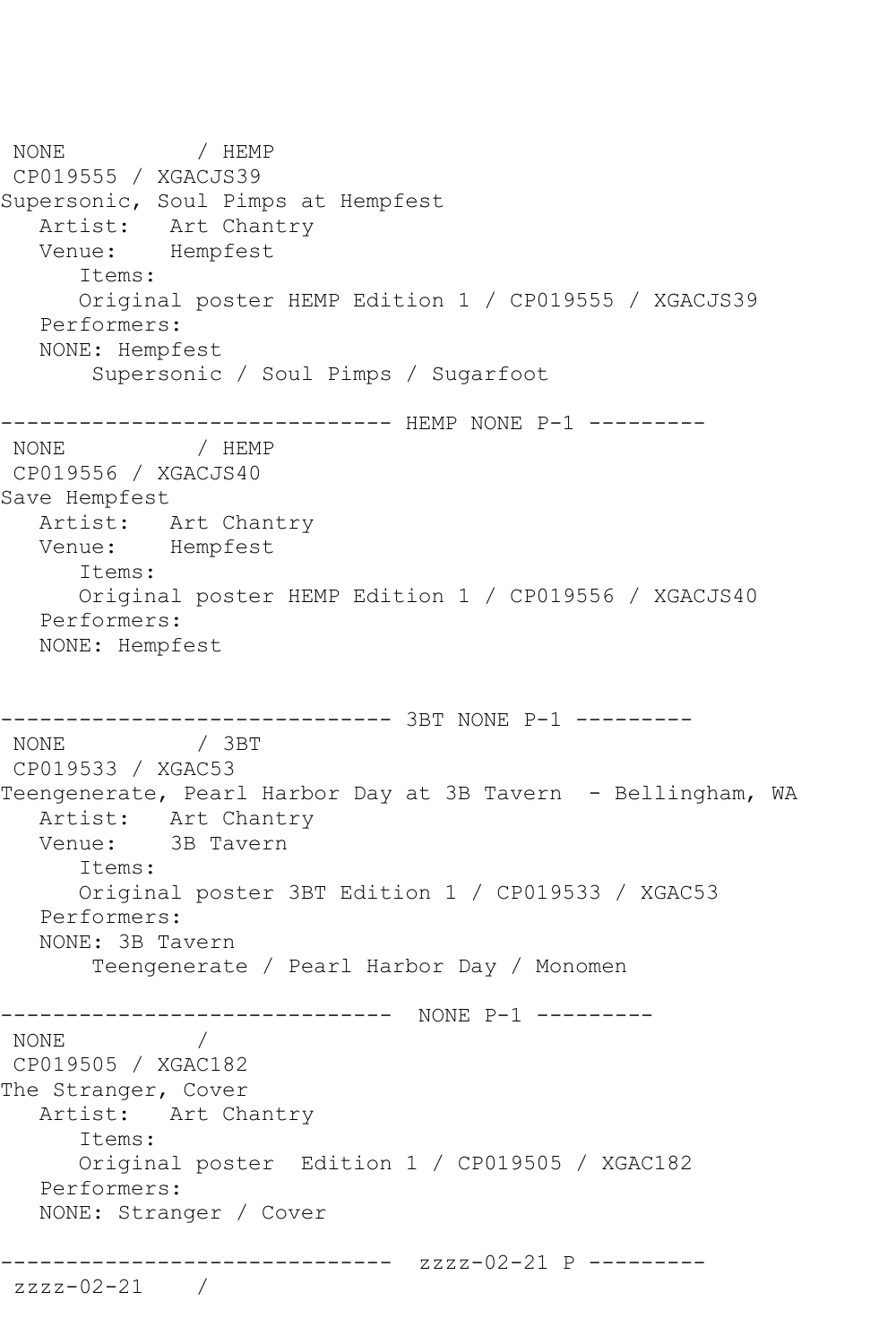CP025101 / CP025101 Split Second at Group Theatre Artist: Art Chantry Venue: Group Theater Items: Original poster / CP025101 / CP025101 Performers: zzzz-02-21 zzzz-03-17: Group Theater Split Second ------------------------------ zzzz-02-28 P -------- zzzz-02-28 F / CP025104 / CP025104 Mudhoney, Flop at Rckcndy Artist: Art Chantry<br>Venue: RKCNDY Venue: Items: Original poster / CP025104 / CP025104 Performers: zzzz-02-28 Fri.: RKCNDY Mudhoney / Flop / Gits ------------------------------ zzzz-03-16 P -------- zzzz-03-16 / CP025107 / CP025107 Bumrush, Raoul at Pioneer Square Theatre Artist: Art Chantry Venue: Pioneer Square Theater Items: Original poster / CP025107 / CP025107 Performers: zzzz-03-16: Pioneer Square Theater Bumrush / Raoul / Tiger / Shizo ------------------------------ zzzz-04-13 P -------- zzzz-04-13 / CP025112 / CP025112 Avengers at V.U. Lounge Artist: Art Chantry<br>Venue: V.U. Lounge V.U. Lounge Items: Original poster / CP025112 / CP025112 Performers: zzzz-04-13: V.U. Lounge Avengers

------------------------------ zzzz-05-10 P ---------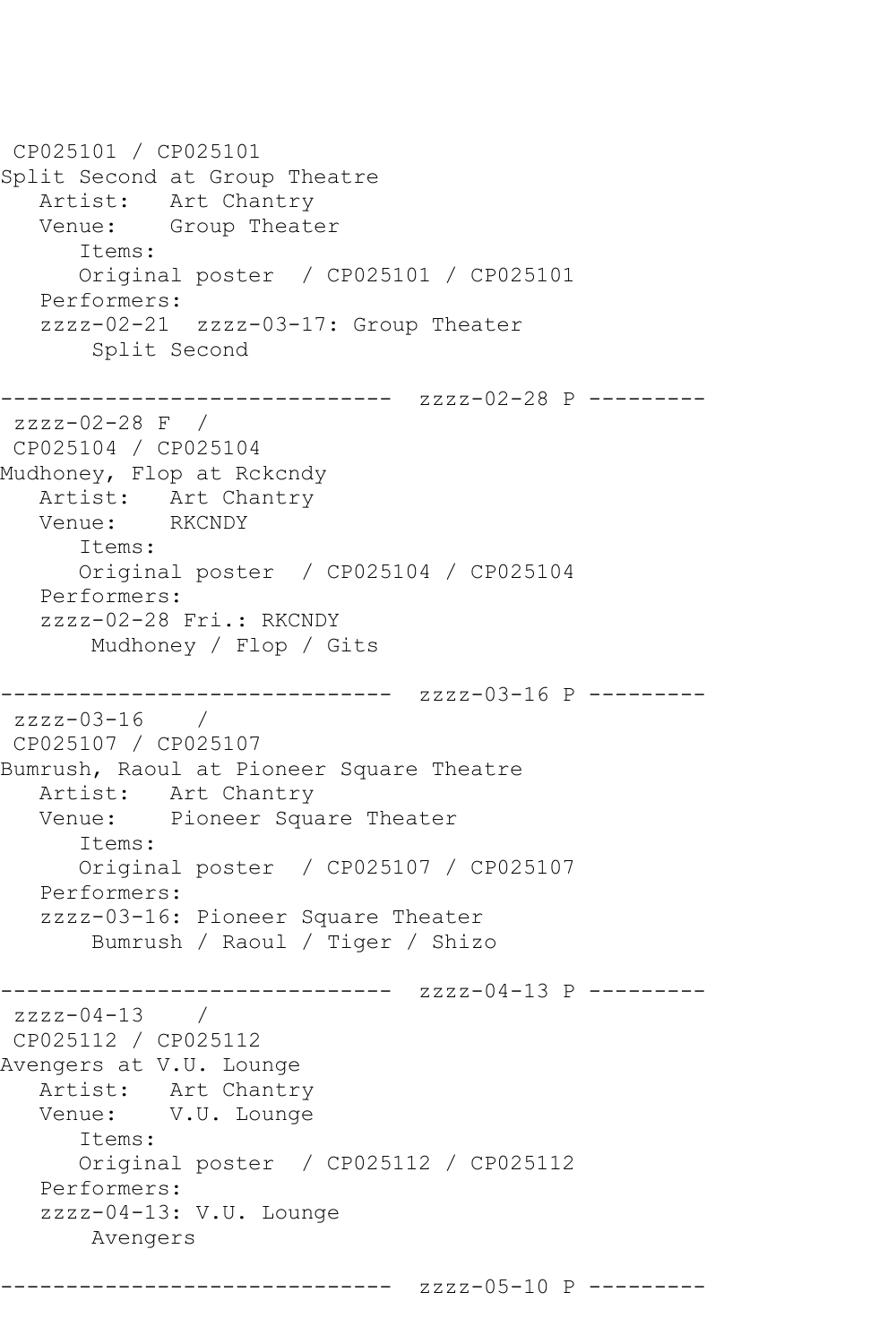```
zzzz-05-10 F / 
CP025097 / CP025097
Monomen, Kim Salmon and the Surrealistics at 3B
  Artist: Art Chantry<br>Venue: 3B Tavern
            3B Tavern
       Items:
       Original poster / CP025097 / CP025097
   Performers:
    zzzz-05-10 Fri.: 3B Tavern
        Monomen / Kim Salmon and the Surrealistics / Dura Delinquent
------------------------------- 3BT zzzz-08-08 P ---------<br>zzzz-08-08     / 3BT
zzzz-08-08CP025105 / CP025105
Fabulous Mono Men, Makers at 3B Tavern - Bellingham, WA
   Artist: Art Chantry
   Venue: 3B Tavern
       Items:
       Original poster 3BT / CP025105 / CP025105
   Performers:
    zzzz-08-08: 3B Tavern
        Fabulous Mono Men / Makers
------------------------------ MEP zzzz-09-10 P ---------
zzzz-09-10 / MEP 
CP025109 / CP025109
Lazy Susan, Sweaty Nipples at Myrtle Edwards Park - Seattle, WA
   Artist: Art Chantry
   Venue: Myrtle Edwards Park
       Items:
       Original poster MEP / CP025109 / CP025109
    Performers:
    zzzz-09-10: Myrtle Edwards Park
        Lazy Susan / Sweaty Nipples / Jim Page
------------------------------ CROC zzzz-10-23 P ---------
zzzz-10-23 / CROC 
CP025102 / CP025102
Rocket from the Crypt at Crocodile<br>Artist: Art Chantry
            Art Chantry
   Venue: Crocodile Cafe
       Items:
       Original poster CROC / CP025102 / CP025102
    Performers:
    zzzz-10-23: Crocodile Cafe
        Rocket from the Crypt
```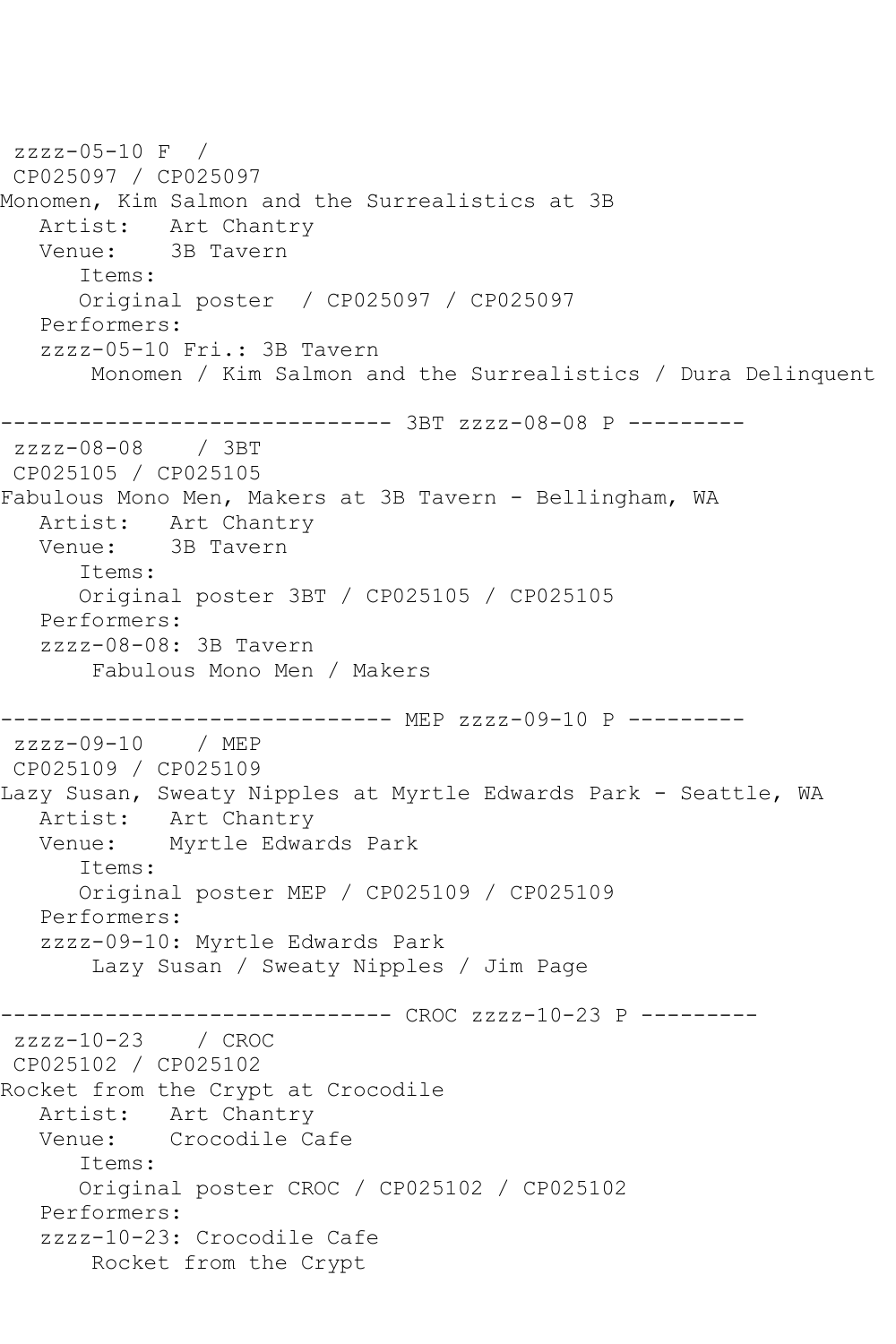------------------------------ CROC zzzz-10-27 P -------- zzzz-10-27 / CROC CP025099 / CP025099 Tad, Engine Kid at Crocodile Artist: Art Chantry Venue: Crocodile Cafe Items: Original poster CROC / CP025099 / CP025099 Performers: zzzz-10-27: Crocodile Cafe Tad / Engine Kid ------------------------------ zzzz-10-29 P -------- zzzz-10-29 S / CP025100 / CP025100 Poison 13, Makers at 20th Century Lanes -, WA Artist: Art Chantry Venue: 20th Century Lanes Items: Original poster / CP025100 / CP025100 Performers: zzzz-10-29 Sat.: 20th Century Lanes Poison 13 / Makers / Galaxy Trio ------------------------------ RKC zzzz-11-06 P -------- zzzz-11-06 F / RKC CP025098 / CP025098 Gits, My Name at RKCNDY Artist: Art Chantry Venue: RKCNDY Items: Original poster RKC / CP025098 / CP025098 Performers: zzzz-11-06 Fri.: RKCNDY Gits / My Name / Voodoo Gearshift ------------------------------ TRAC zzzz-11-13 P -------- zzzz-11-13 F / TRAC CP025103 / CP025103 Neko Case at Tractor Artist: Art Chantry Venue: Tractor Tavern Items: Original poster TRAC / CP025103 / CP025103 Performers: zzzz-11-13 Fri.: Tractor Tavern Neko Case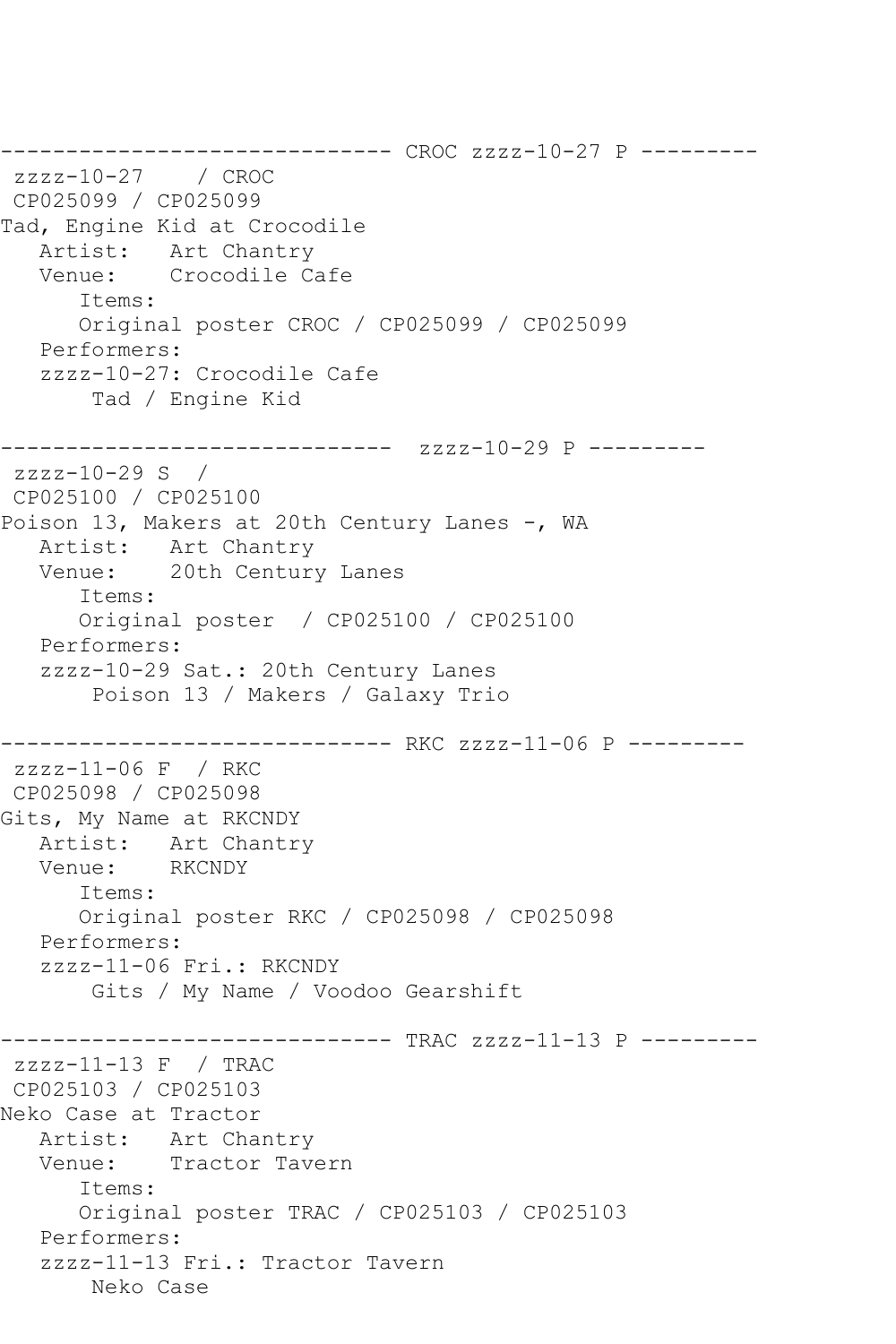------------------------------ zzzz-12-13 P -------- zzzz-12-13n / CP025113 / CP025113 a Christmas Festival at College Theatre Artist: Art Chantry Venue: College Theater Items: Original poster / CP025113 / CP025113 Performers: zzzz-12-13n Fri. zzzz-12-14 Sat.: College Theater Christmas Festival ------------------------------ 3BT zzzz-zz-zz P-1 -------- zzzz-zz-zz / 3BT CP019542 / XGAC78 Cosmic Psychos, Lazy Cowgirls at 3B Tavern - Bellingham, WA Artist: Art Chantry Venue: 3B Tavern Items: Original poster 3BT Edition 1 / CP019542 / XGAC78 Performers: zzzz-zz-zz: 3B Tavern Cosmic Psychos / Lazy Cowgirls ------------------------------ zzzz-zz-zz P-1 -------- zzzz-zz-zz / CP019528 / XGAC4 Kustom Kulture, Robert Williams Artist: Art Chantry Items: Original poster Edition 1 / CP019528 / XGAC4 Performers: zzzz-zz-zz: Kustom Kulture / Ed Roth / Robert Williams ------------------------------ MOE zzzz-zz-zz P-1 -------- zzzz-zz-zz / MOE CP019532 / XGAC47 Lord High Fixers, Girl Trouble at MOE Cafe - Seattle, WA Artist: Art Chantry Venue: MOE Cafe Items: Original poster MOE Edition 1 / CP019532 / XGAC47 Performers: zzzz-zz-zz: MOE Cafe Lord High Fixers / Girl Trouble / Bottle of Smoke / Inhalents